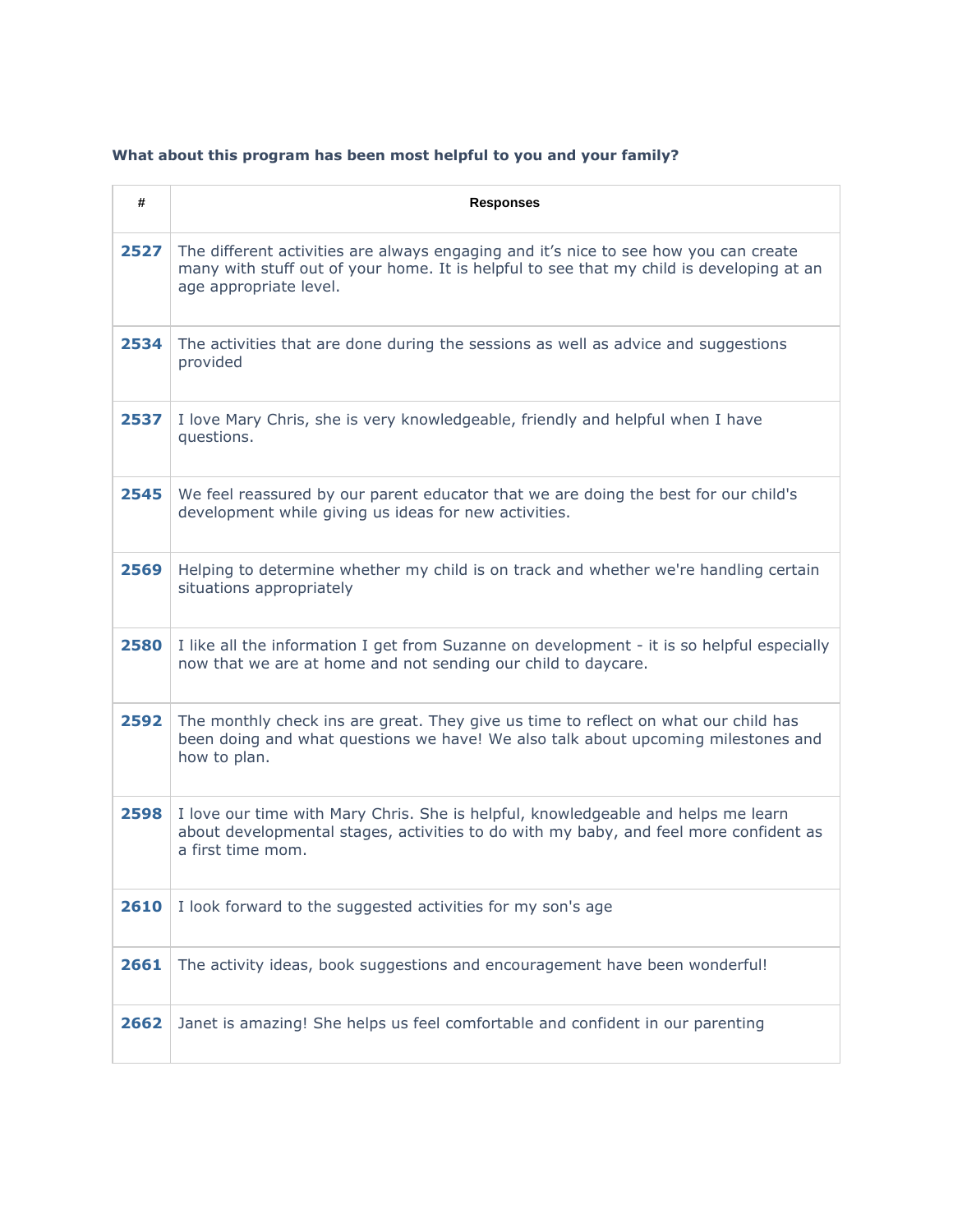| 2663 | Just seeing how Ford is learning and what is going on in his mind and how to<br>encourage all the different skills to help him learn and grow even more!                                                       |
|------|----------------------------------------------------------------------------------------------------------------------------------------------------------------------------------------------------------------|
| 2665 | The resources in the community I would not have known about                                                                                                                                                    |
| 2666 | The ability to attend sessions on specific topics, utilize the play center                                                                                                                                     |
| 2675 | Our monthly visits to provide recommendations, and checks that my child is developing<br>as he should.                                                                                                         |
| 2683 | Especially in the work from home environment and moving to full time caregiver and<br>working mom I've been given lots of ideas and resources to ensure my son is being<br>development.                        |
| 2710 | Janet's one-on-one attention to our family has been invaluable. She has helped us with<br>specific issues that we did not otherwise have support to address. We are very thankful<br>for her time and efforts! |
| 2715 | Helping my family understand what strategies to implement when facing a parenting<br>challenge or reinforcing the tactics we're already implementing.                                                          |
| 2716 | The encouragement, reassurance and the activity ideas.                                                                                                                                                         |
| 2720 | The resource and being able to talk about situations.                                                                                                                                                          |
| 2741 | It's been a great resource for understanding more of my children's development. It<br>also provides me with ideas for what to do with my kids.                                                                 |
| 2758 | Learning about the age benchmarks and ways to develop.                                                                                                                                                         |
| 2786 | Learning about my daughter's development and how to engage her in age appropriate<br>activities.                                                                                                               |
| 2790 | The activity's she provides each session and helping us set new goals for our daughter                                                                                                                         |
| 2811 | Sleep class was very helpful, along with the advice already given by our educator                                                                                                                              |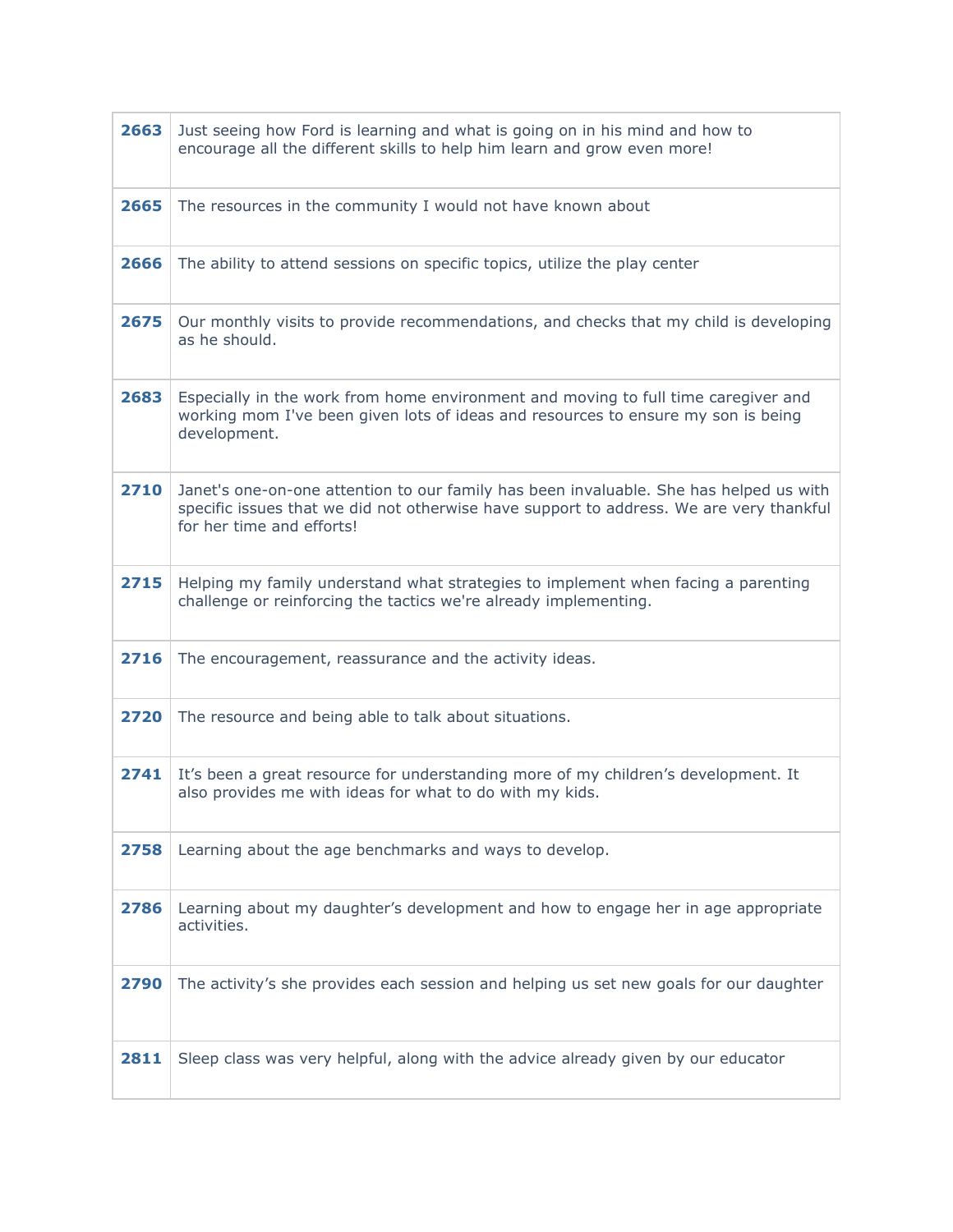| 2852 | I really appreciate Janet would always ask before our visits if there was anything I<br>wanted to cover so she could already be prepared to help answer questions and cover<br>topics I was interested learning more about. It has been such a valuable resource to<br>have a sounding board over the past 3 years in help aiding our daughter's growth and<br>development. |
|------|-----------------------------------------------------------------------------------------------------------------------------------------------------------------------------------------------------------------------------------------------------------------------------------------------------------------------------------------------------------------------------|
| 2854 | Support from Annie                                                                                                                                                                                                                                                                                                                                                          |
| 2882 | All the resources. Love all the community information and opportunities to connect<br>with other families. The monthly home visits are very helpful and build my confidence<br>as a parent.                                                                                                                                                                                 |
| 2894 | Carrie is exceptional in suggesting activities and guided play for Nelson and our family.<br>She is very attentive to us and Nelson development along with physical and emotional<br>needs. We enjoy her in our home.                                                                                                                                                       |
| 2926 | Ideas of activities to do with my child.                                                                                                                                                                                                                                                                                                                                    |
| 2928 | Our educator Annie is absolutely amazing. She always has the best ideas and<br>recommends great things for us to try.                                                                                                                                                                                                                                                       |
| 2933 | Education on child development and parenting strategies                                                                                                                                                                                                                                                                                                                     |
| 2936 | Our parent educator Annie is amazing! My little one has developed such a great<br>relationship with her and we love all the activities she brings and the new ones she<br>teaches us to work on! She gives us great advice and feedback. Love the handouts for<br>development and age appropriate activities!                                                               |
| 2974 | Reassurance and helpful tips!                                                                                                                                                                                                                                                                                                                                               |
| 2975 | I am able to understand if what my son is doing is normal or if I should be concerned.<br>I learn new things that my son should do to help his learning.                                                                                                                                                                                                                    |
| 2995 | Hearing about upcoming milestones/goals to look for in child development.                                                                                                                                                                                                                                                                                                   |
|      |                                                                                                                                                                                                                                                                                                                                                                             |
| 3121 | Learning new activities to play.                                                                                                                                                                                                                                                                                                                                            |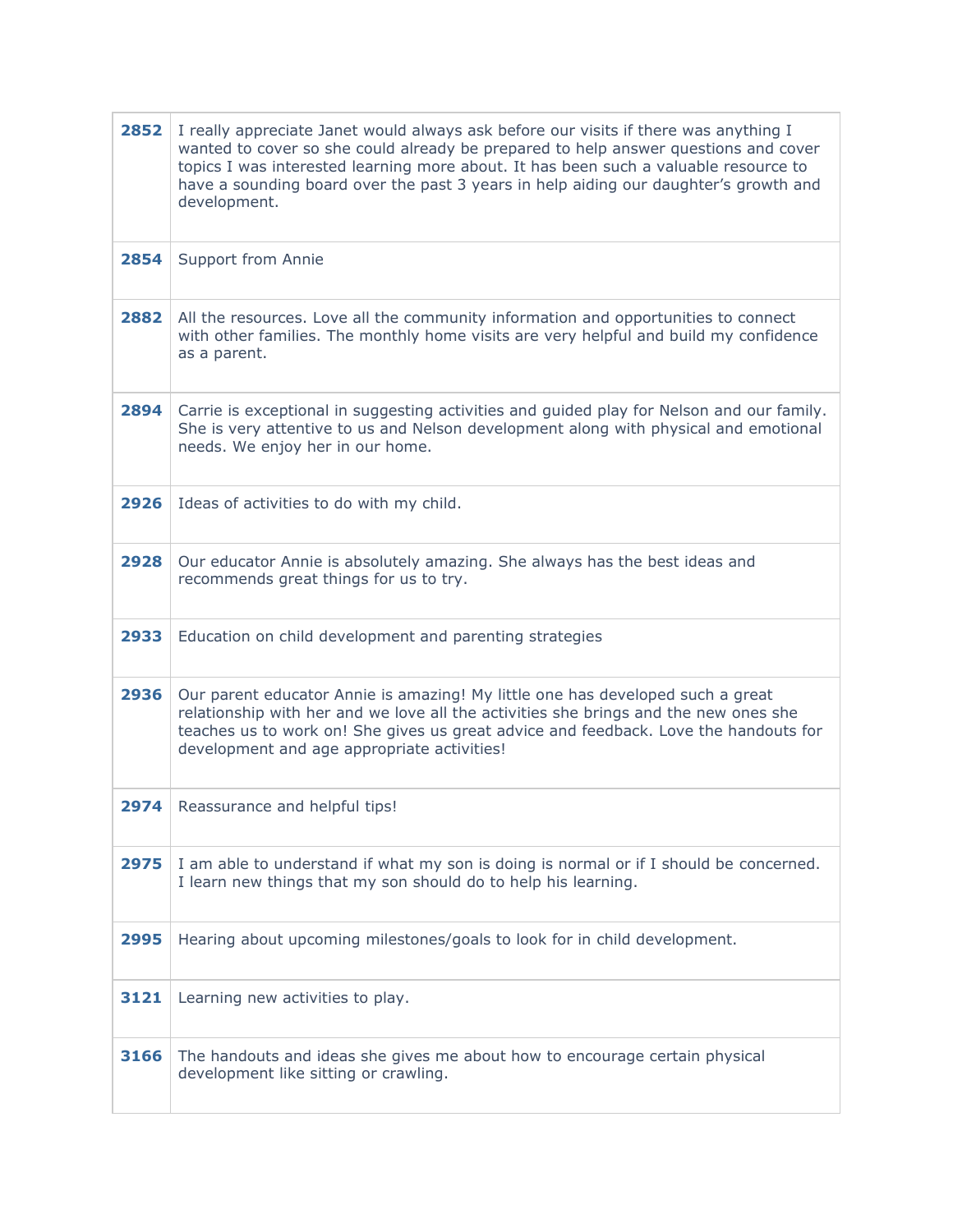| 3181 | Dedicated and encouraged support to engage in our child's development. So helpful as<br>a working parent!                                                                                                                                |
|------|------------------------------------------------------------------------------------------------------------------------------------------------------------------------------------------------------------------------------------------|
| 3199 | I appreciate the opportunity to ask questions as everything I face as a parent is new.<br>Recently I appreciated being able to talk to someone about introducing solid foods.                                                            |
| 3418 | The resources and the wisdom of Suzanne!                                                                                                                                                                                                 |
| 3457 | This program has given me the tools to break the cycle of physical punishment as a<br>form of discipline. Understanding child development has also really helped me to stay<br>calm when my child is upset or screaming.                 |
| 3587 | Guidance on developmentally appropriate activities.                                                                                                                                                                                      |
| 3594 | Jen inspires both me and my child to overcome challenges.                                                                                                                                                                                |
| 3598 | While we really enjoy the one on one meetings we already really enjoyed the special<br>activities (specifically the conscious discipline course). While necessary it's<br>disappointing that this will be limited due to COVID.          |
| 3605 | We are first time parents and this program has provided a lot of education on<br>development, what to expect, suggestions on handling challenges, etc. It's been a<br>wonderful experience and great resource as we learn how to parent. |
| 3609 | My educators' expertise often provides reassurance.                                                                                                                                                                                      |
|      | <b>3610</b> Learning about discipline and different ways to play and engage my children                                                                                                                                                  |
| 3632 | Understanding where our child is developmentally and how to assist her each point.                                                                                                                                                       |
| 3644 | Ha I am an advocate for our child who knows more than us! I trust her and her advice!                                                                                                                                                    |
| 3645 | It is really nice to have a "one stop shop" for questions and validation that there are<br>many different forms of "normal."                                                                                                             |
| 3664 | Reassurance about decisions or research we have done. Offers guidance and helpful<br>tips for overcoming challenging parts of development.                                                                                               |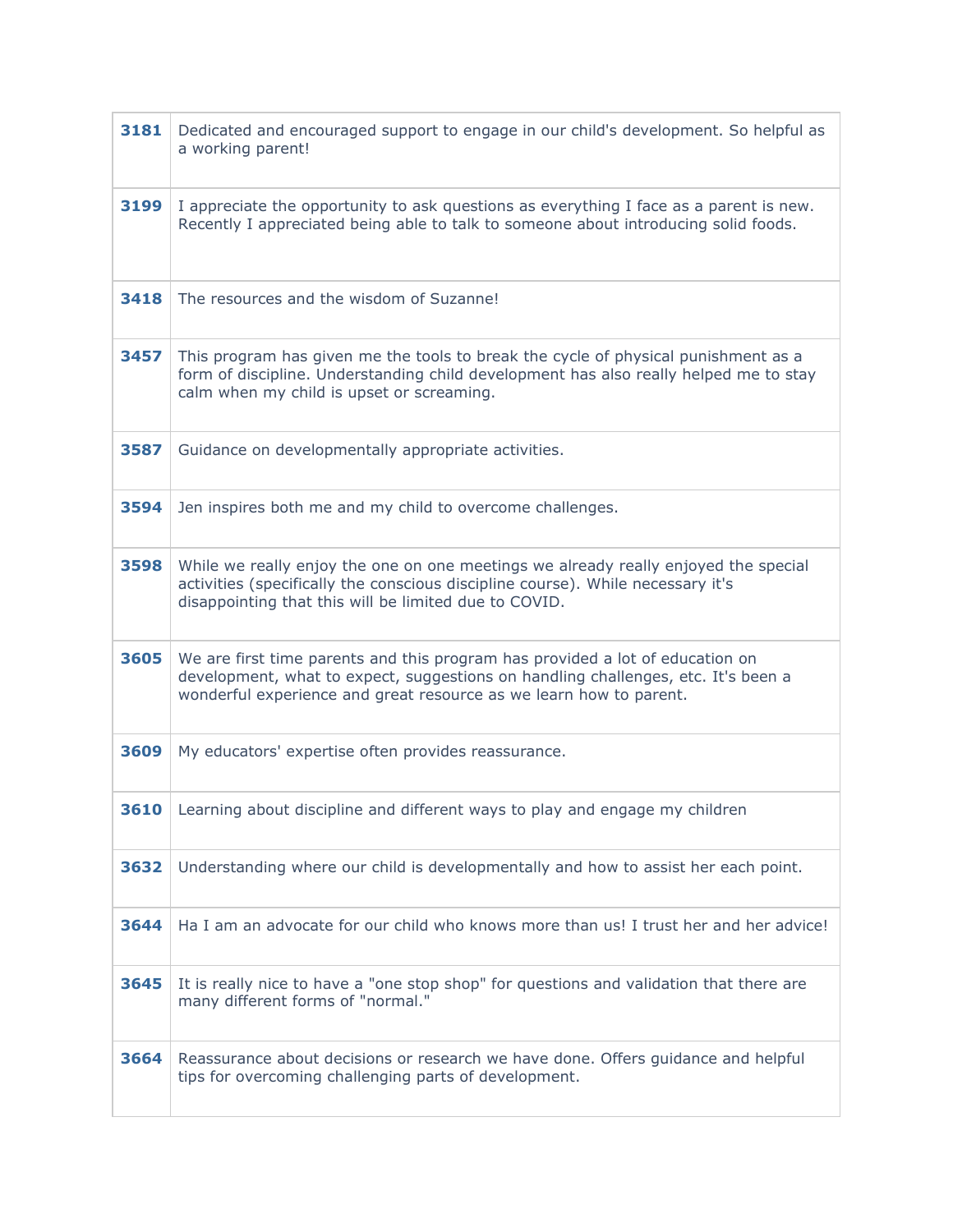| 3665 | I've talked to multiple people about the program. I learn something at each visit.                                                                                                                                                                                                                                                                |
|------|---------------------------------------------------------------------------------------------------------------------------------------------------------------------------------------------------------------------------------------------------------------------------------------------------------------------------------------------------|
| 3666 | Knowing when my child is on target or behind for development milestones.                                                                                                                                                                                                                                                                          |
| 3667 | Helping us work with our son on things that will help him grow. It also taught us how<br>to parent when we were new to the whole thing. The resources we were given by our<br>educator were also very helpful.                                                                                                                                    |
| 3700 | I love the ability to ask questions about developmental skills and get suggestions from<br>my educator.                                                                                                                                                                                                                                           |
| 3701 | This program has provided us access to opportunities and programs to help my child<br>grow. I have learned more about the development of my child and know what to work<br>on. I feel comfortable discussing pretty much anything with my educator and feel like<br>she is knowledgeable to assist or refer us to the appropriate people to help. |
| 3791 | Being confident knowing that my child is growing and learning and meeting milestones                                                                                                                                                                                                                                                              |
| 3793 | The activity sheets with age appropriate games!                                                                                                                                                                                                                                                                                                   |
| 3794 | I love getting tips and tricks and love all the classes they provide                                                                                                                                                                                                                                                                              |
| 3821 | Kim's knowledge and helpfulness.                                                                                                                                                                                                                                                                                                                  |
| 3830 | The unending support. Even past our "graduation" our educator is still reaching out<br>and encouraging our family. She is invaluable!                                                                                                                                                                                                             |
| 3849 | This program has given me a support system during difficult times and has helped<br>increase my confidence as a new mom.                                                                                                                                                                                                                          |
| 3863 | Having a great resource to ask parenting questions.                                                                                                                                                                                                                                                                                               |
| 3866 | Everything! The support, activities, handouts, educational info - really everything! We<br>love our monthly visits with Mary Chris!                                                                                                                                                                                                               |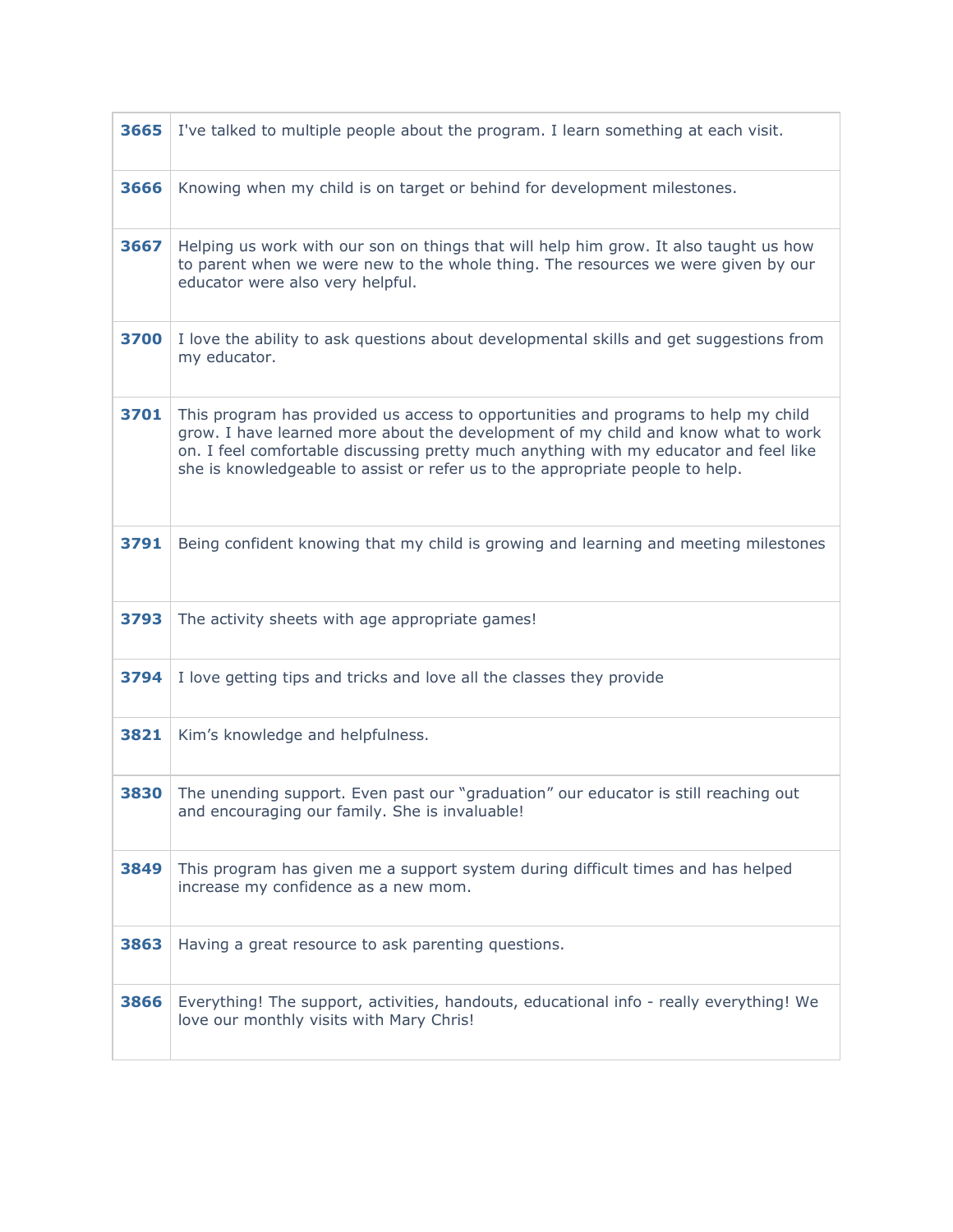| 4071 | I have appreciated an outside perspective and someone to talk through both victories<br>and struggles as a first time mom. I feel encouraged and supported!                                                                       |
|------|-----------------------------------------------------------------------------------------------------------------------------------------------------------------------------------------------------------------------------------|
| 4094 | Help with ideas of how to work through more difficult issues we're facing                                                                                                                                                         |
| 4113 | Learning strategies to help with speech development                                                                                                                                                                               |
| 4114 | Understanding milestones & strategies for achieving them                                                                                                                                                                          |
| 4116 | Consistency & predictability. It's so nice to know a visit is coming up when we are<br>experiencing difficulties or when we have questions.                                                                                       |
| 4120 | My children and I have really enjoyed our visits to the play center. It is such a nice<br>facility and has helped me identify tools/toys that would be helpful for us to own and<br>has shown me how adventurous my children are. |
| 4152 | Having someone to check in with on my child's milestones. Activities to do with my<br>child that I wouldn't think of                                                                                                              |
| 4167 | Keeping my son on track with emotional and verbal connections so he will be ready for<br>preschool in the future.                                                                                                                 |
| 4199 | Development info.                                                                                                                                                                                                                 |
| 4200 | Support from educator                                                                                                                                                                                                             |
| 4205 | Learning what to expect with different developmental stages and having a space to be<br>able to learn and talk about what was going on.                                                                                           |
| 4206 | Understanding what our son needs developmentally each month.                                                                                                                                                                      |
| 4243 | Learning how our daughters mind processes things allows us to have patience. Love<br>being able to chat about anything regarding Ella or family life, like disciplining or potty<br>training!                                     |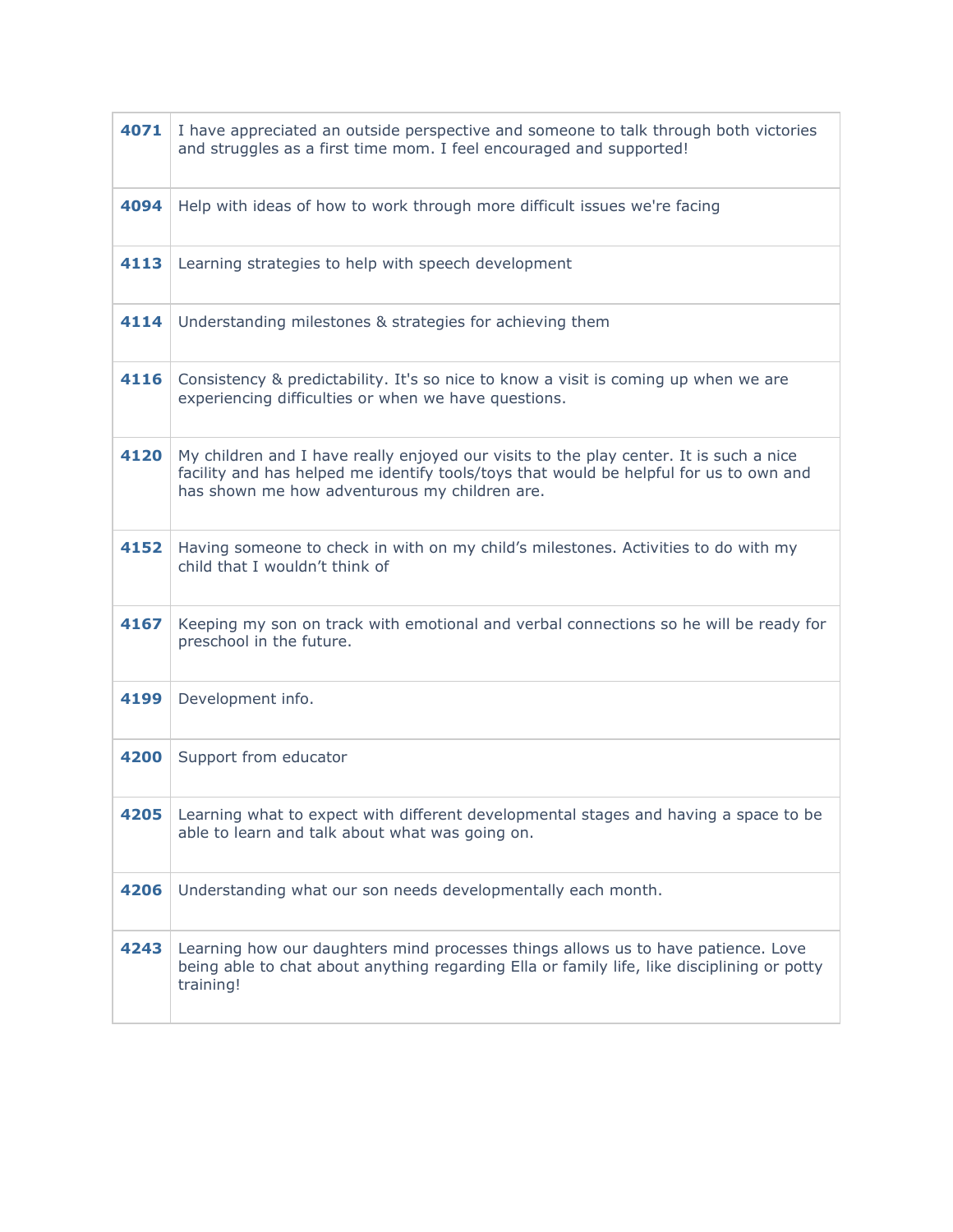| 4308 | Kathie has been such a blessing to our family. She has helped tremendously with great<br>ideas on how to support our son and his development. She noticed small things with<br>his speech that led us to find out he needed tubes and was not hearing correctly. She<br>is a wonderful educator.   |
|------|----------------------------------------------------------------------------------------------------------------------------------------------------------------------------------------------------------------------------------------------------------------------------------------------------|
| 4310 | It's helped me identify the milestones my child needs to reach and what to work on to<br>get them there.                                                                                                                                                                                           |
| 4451 | The teaching the educator has provided regarding the developmental, both physical<br>and cognitive, changes that my little has is going through. As well as how to anticipate<br>and support him in fun ways while keeping him safe. The opportunities and resources<br>given have been wonderful! |
| 4452 | Janet has been an incredible help to our family these last 2 years! Can't say enough<br>good things.                                                                                                                                                                                               |
| 4602 | Checking in on milestones and building confidence about my son's development every<br>month.                                                                                                                                                                                                       |
| 4638 | Being informed on how I can help my child reach her developmental goals and tangible<br>activities                                                                                                                                                                                                 |
| 4741 | The monthly visits to check in on progress and recommendations on areas to work on<br>for development                                                                                                                                                                                              |
| 4777 | The handouts with activity ideas, and the new toys she gets to play with during the<br>visits                                                                                                                                                                                                      |
| 4812 | Being able to just sit down and talk with Janet is so helpful. She gives us suggestions<br>and helps us feel confident as parents.                                                                                                                                                                 |
| 4814 | Talk through the different stages of development with someone who really knows their<br>stuff is so awesome. It helps you to feel like you are in step with your child and<br>encouraging them in the right ways.                                                                                  |
| 4823 | The information I get                                                                                                                                                                                                                                                                              |
| 4871 | I Love all of the resources and knowledgeable information about development and<br>parenting!                                                                                                                                                                                                      |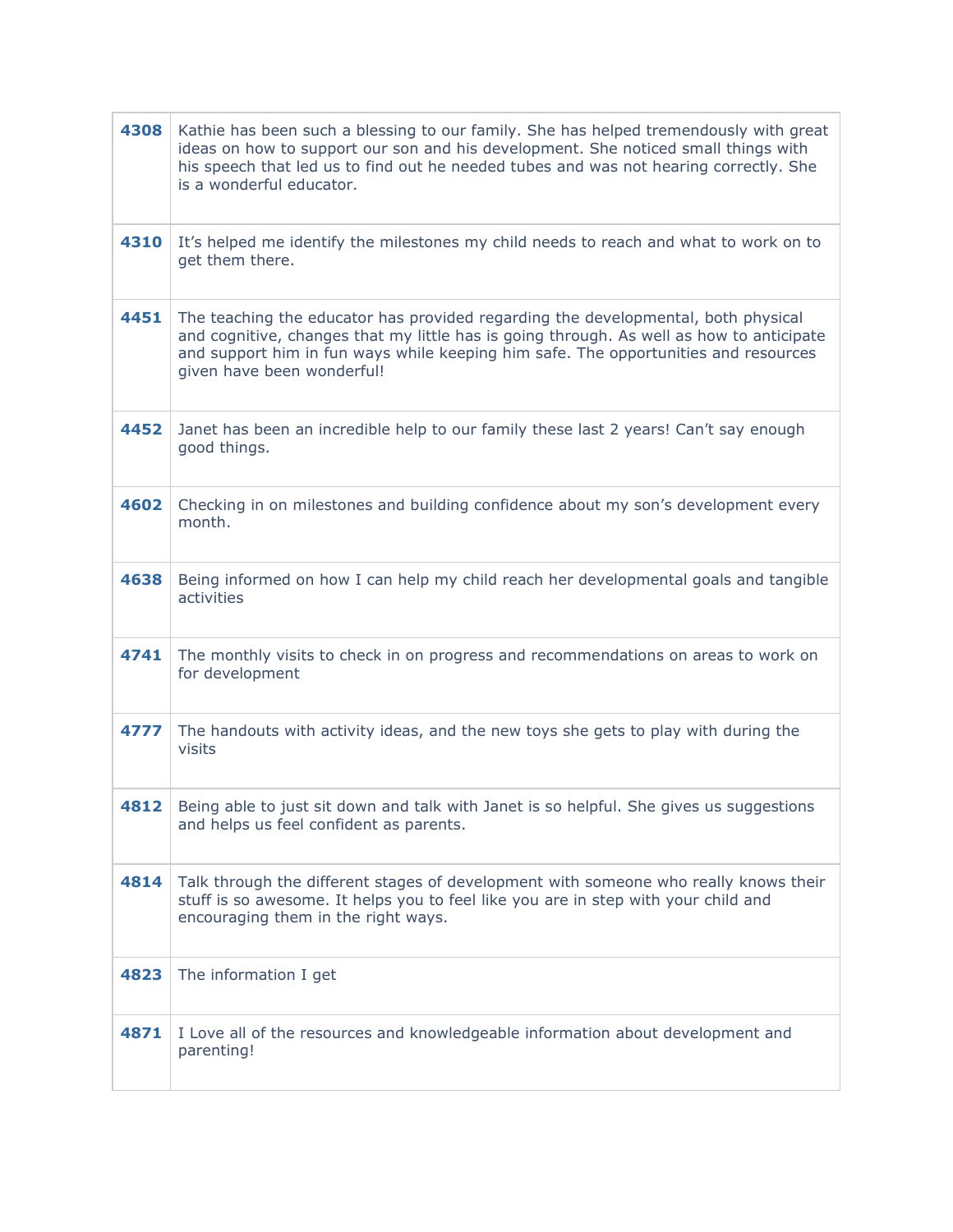| 4900 | Our parent educator, Ms. Mary Chris Blickhan. She is amazing and professional.                                                                                                                                                    |
|------|-----------------------------------------------------------------------------------------------------------------------------------------------------------------------------------------------------------------------------------|
| 4916 | Having someone reassure me that my child is on track developmentally.                                                                                                                                                             |
| 4947 | Talking through problem areas, knowing we aren't alone. Encouragement to maneuver<br>difficult milestones, i.e. pacifier weaning, naps, potty training.                                                                           |
| 4987 | Having my parent educator                                                                                                                                                                                                         |
| 5066 | Excellent, specific guidance for my child's developmental stages. Non-judgmental and<br>positive conversation about all aspects of parenting.                                                                                     |
| 5074 | It's helpful to understand the developmentally appropriate progression of my children<br>and I appreciate that I can use the resources for my second born as well.                                                                |
| 5130 | Having Bea!                                                                                                                                                                                                                       |
| 5144 | Everything                                                                                                                                                                                                                        |
| 5282 | Having someone who knows and understands child development to get to know and<br>watch your child grow is a wonderful resource that you can trust when asking<br>questions about what's normal or what you need help with.        |
| 5284 | Everything                                                                                                                                                                                                                        |
| 5288 | We love Parents as Teachers and the ideas and support we receive from our parent<br>educator. It is fun to see developmental milestones and being able to celebrate those<br>together has been rewarding. And we love Mary Chris! |
| 5422 | One on one time, bonding within informed educator and working through our struggles                                                                                                                                               |
| 5425 | I very much appreciate the reassurance I receive from my parent educator. As a first<br>time mom it is nice to have the support from an observer of my child's development.                                                       |
| 5428 | Progress skills                                                                                                                                                                                                                   |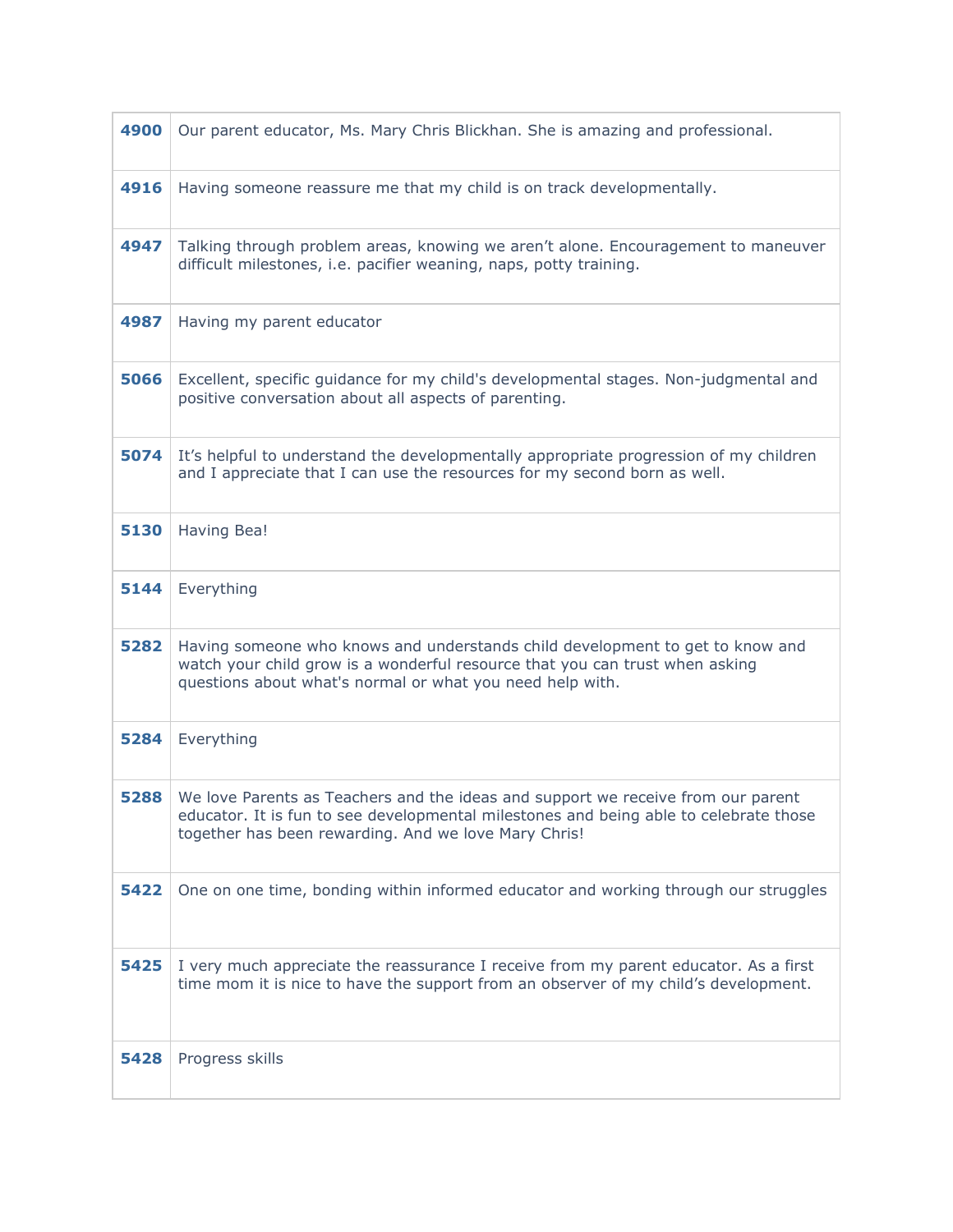| 5430 | It can be overwhelming as a new parent and the meetings and information help us<br>organize and break down what we can do to help our child in doable tasks.                                                                                 |
|------|----------------------------------------------------------------------------------------------------------------------------------------------------------------------------------------------------------------------------------------------|
| 5432 | Having a person to chat with about our child's development helps my confidence levels<br>in parenting. Sometimes I don't want a specific and concrete answer, but simply want<br>someone to talk to for general guidance, which helps a lot. |
| 5442 | The resources as well as being able to have regular visits with guided advice.                                                                                                                                                               |
| 5512 | Having someone other than a friend or family member to talk through parenting<br>obstacles with                                                                                                                                              |
| 5528 | Learning what behaviors are developmental milestones.                                                                                                                                                                                        |
| 5581 | Lots of good information and the ability to verify that we are doing the right things.                                                                                                                                                       |
| 5604 | Jennifer's coaching and recommendations                                                                                                                                                                                                      |
| 5626 | We love our visits and she's provided so much useful information!                                                                                                                                                                            |
| 5627 | Raising awareness of what goals we should have for our child's next development step.                                                                                                                                                        |
| 5629 | It is nice having someone come once a month who knows my child to be on the same<br>page and ask questions.                                                                                                                                  |
| 5630 | The in-home visits have really been nice. The compassionate educator has been<br>integral to our success as parents. The resources she provides are really helpful.                                                                          |
| 5633 | Learning new DIY games to improve motor and gross skills.                                                                                                                                                                                    |
| 5635 | Learning about our child's development and what to expect at different milestones. We<br>are first time parents so it has been extremely helpful.                                                                                            |
| 5636 | Having available resources and a source for helpful information about my child's<br>development                                                                                                                                              |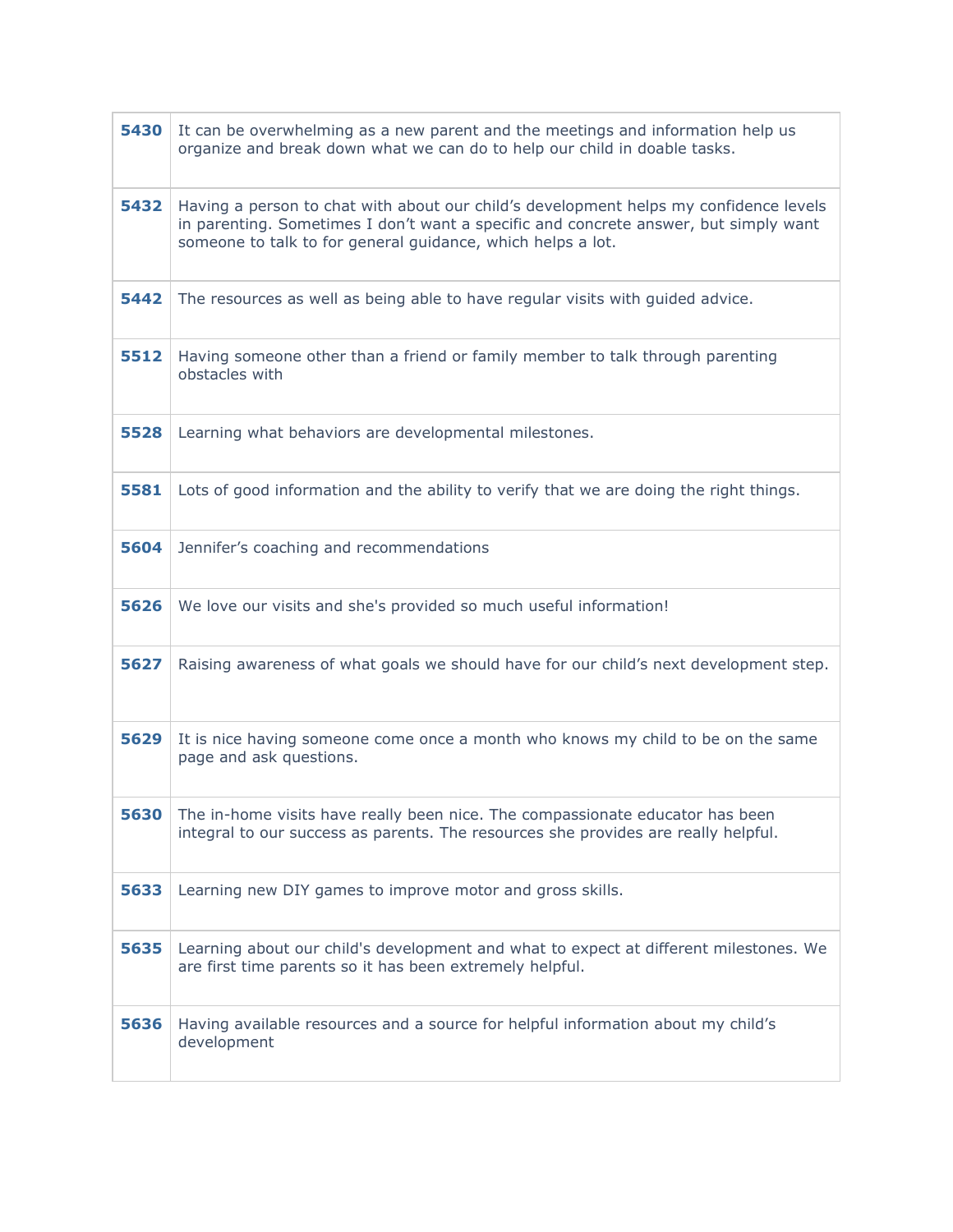| 5639 | I am able to have a go to person to answer all parenting/baby questions!                                                                                                                                                                                                                       |
|------|------------------------------------------------------------------------------------------------------------------------------------------------------------------------------------------------------------------------------------------------------------------------------------------------|
| 5640 | As first time parents, it's good to know if our child is on track or not, and then learning<br>ways to keep her engaged.                                                                                                                                                                       |
| 5646 | I love hearing feedback on my child's development. My parent educator has been very<br>helpful answering questions, recommending books and talking to me about activities to<br>foster my daughter's development.                                                                              |
| 5655 | I really enjoyed the home visits we had with our parent educator. It was nice talking<br>through any concerns we had. She was a great resource.                                                                                                                                                |
| 5681 | The encouragement and information of the current development stage that my child is<br>in.                                                                                                                                                                                                     |
| 5683 | The handouts with activities. It was only our first month, but those were great.                                                                                                                                                                                                               |
| 5709 | Having access to outside activities, before covid, knowing our daughter is growing and<br>hitting milestones or what we need to work on moving forward. Being able to ask<br>someone questions about different things that are going on with her and getting advice<br>on how to move forward. |
| 5716 | I really appreciated the vision referral. That was excellent peace of mind.                                                                                                                                                                                                                    |
| 5732 | The education, reassurance, activities and resources provided are the best! Kathie<br>provides us with activities, explains developmental milestones and makes us aware of<br>infant safety too. I feel that Kathie genuinely cares about our family.                                          |
| 5737 | It helps me realize that my baby is developing well and meeting milestones. Helps me<br>come up with ideas of how to interact with her and encourage growth.                                                                                                                                   |
| 5758 | In home visits                                                                                                                                                                                                                                                                                 |
| 5760 | Home visits                                                                                                                                                                                                                                                                                    |
| 5768 | I am a stay at home parent so I have found it helpful to have a second pair of eyes on<br>my child. This has helped open some blinders I have had in the day to day of<br>parenting.                                                                                                           |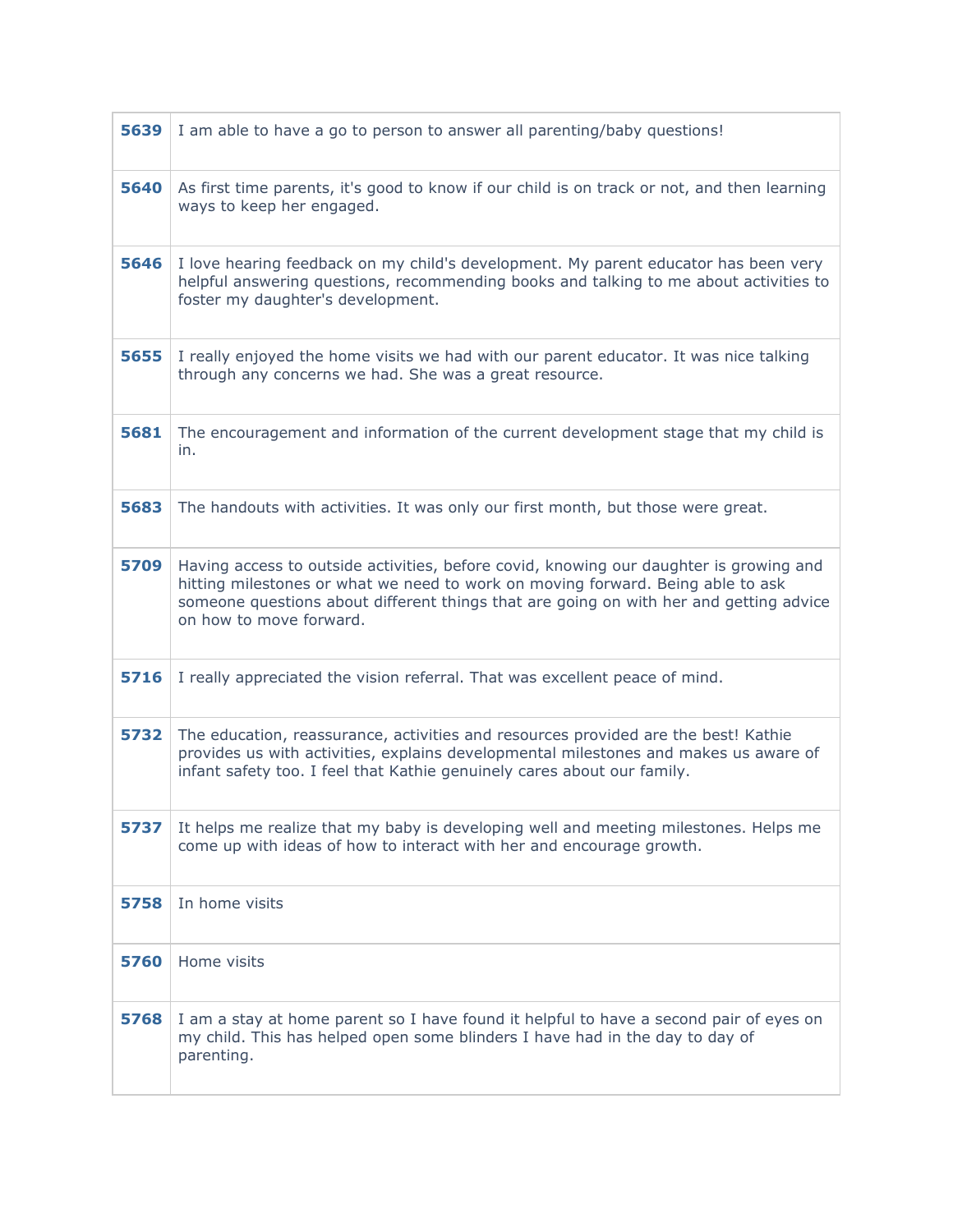| 5802 | Yes                                                                                                                                                                                                                                                                                                                                                                      |
|------|--------------------------------------------------------------------------------------------------------------------------------------------------------------------------------------------------------------------------------------------------------------------------------------------------------------------------------------------------------------------------|
| 5814 | Having someone to get ideas from and someone I can ask any kind of questions to.                                                                                                                                                                                                                                                                                         |
| 5816 | I really appreciate the activities Jennifer does with my kids, and going to the play<br>center weekly has been such a blessing.                                                                                                                                                                                                                                          |
| 5833 | The handouts and my parent educator                                                                                                                                                                                                                                                                                                                                      |
| 5850 | I found the information on my child's development to be the most helpful. It is nice to<br>know where they are, where they've been, and where they are going.                                                                                                                                                                                                            |
| 5876 | The advice on growth and development and discipline                                                                                                                                                                                                                                                                                                                      |
| 5885 | The in person visits are extremely valuable and the ability to speak with someone<br>outside my personal network has been essential as well.                                                                                                                                                                                                                             |
| 5920 | This program has let me develop new ways to look at parenting. Gives me tools that I<br>never would think. Allows me to be more engaged                                                                                                                                                                                                                                  |
| 5935 | The consistency in which Janet shows up and the information and support she<br>provides.                                                                                                                                                                                                                                                                                 |
| 5955 | This program is helpful for when I have questions regarding my child's development<br>and what milestones he should be meeting. Also, I know what to expect and to be<br>thinking about, for example, we were just informed by our parent educator that we<br>need to start thinking about potty training and how to spot signs that our son is ready<br>to potty train. |
| 5980 | That we are going things well and where can improve if needed in not a judgmental<br>way.                                                                                                                                                                                                                                                                                |
| 6017 | Understanding development goals, games to play, managing parent expectations.                                                                                                                                                                                                                                                                                            |
| 6023 | While sometimes embarrassing, I appreciate the constructive feedback on how I<br>interact with my child, especially when they are acting up. It's been helpful to be<br>honest and have someone provide you with other means of redirecting My child's<br>energy or disciplining him.                                                                                    |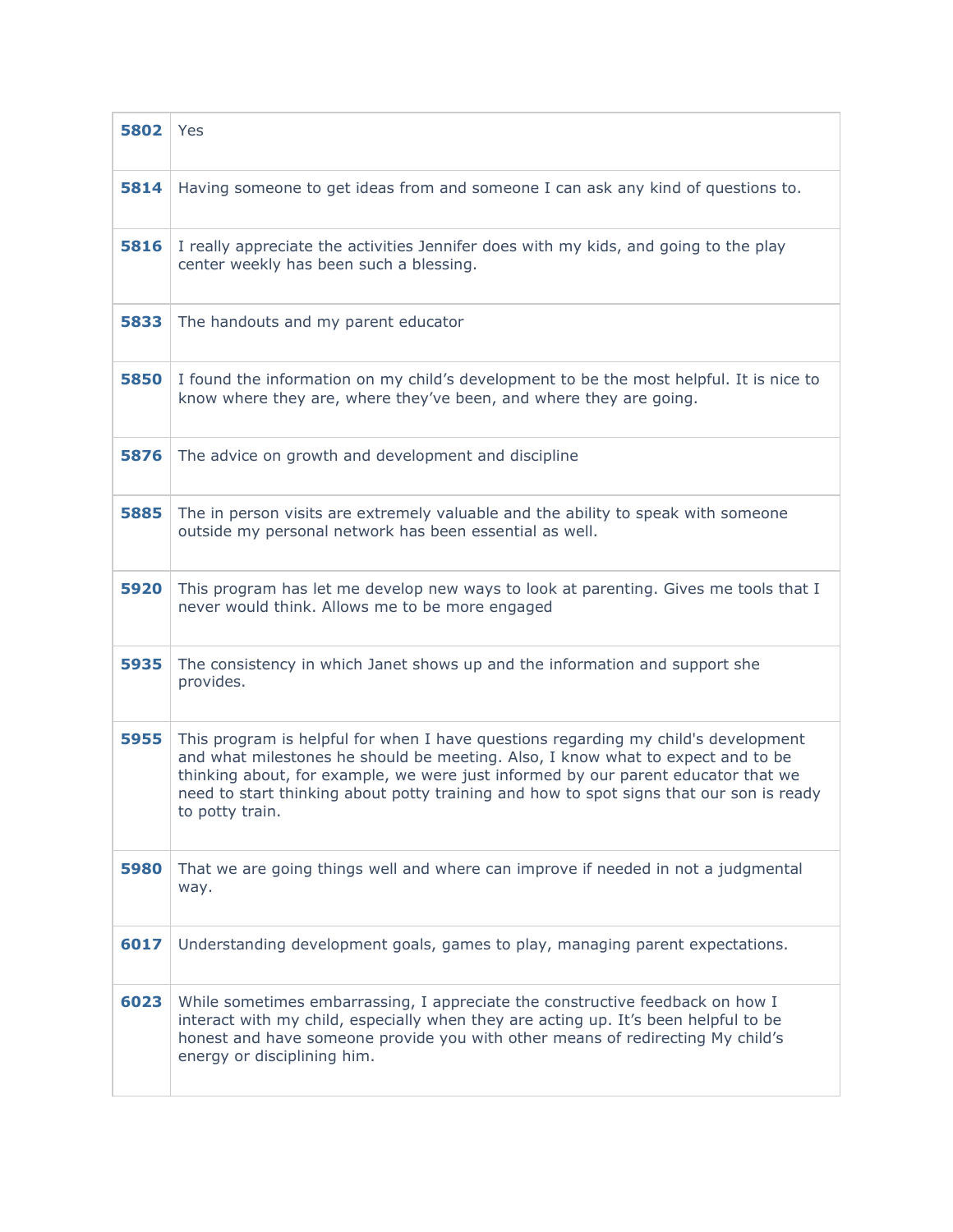| 6050 | Getting helpful parenting suggestions from our parent educator.                                                                                                                                                                                                          |
|------|--------------------------------------------------------------------------------------------------------------------------------------------------------------------------------------------------------------------------------------------------------------------------|
| 6197 | Have someone to talk to- as a first time parent the advice and years of experience are<br>invaluable!                                                                                                                                                                    |
| 6206 | Having someone come into my home to help my child socialize with another adult. My<br>child knew that when the parent educator came, it was time to focus on my child. My<br>child was always excited to see what we were going to do during the visit.                  |
| 6443 | I like the trusted research based resources provided so I don't have to comb the<br>internet. It's really nice having someone to talk to about the specific needs and goals<br>of my family.                                                                             |
| 6446 | The home visits have helped us as this is what we benefited the most from. Our parent<br>educator was great and always helped us learn more about our child's development<br>and gave us some ideas of this to try when we were having issues with certain<br>behaviors. |
| 6494 | Carrie has been great to work with and her expertise in parenting and childhood<br>development is greatly appreciated.                                                                                                                                                   |
| 6517 | Discussing milestones and her development. Making sure she is on track and where<br>she needs to be!                                                                                                                                                                     |
| 6548 | Learning developmental stages                                                                                                                                                                                                                                            |
| 6552 | We love the guidance and love seeing the progress in our children.                                                                                                                                                                                                       |
| 6604 | To know more about my son's stages of development                                                                                                                                                                                                                        |
| 6623 | Allowing me to ask questions about behavior and learning about brain development<br>and its correlation to behavior, changes and how to address any issues.                                                                                                              |
| 6641 | Developmental milestones check Toys/games that the parent educator brings as<br>examples of things to do.                                                                                                                                                                |
| 6653 | I've been given great tips to help my son reach various milestones.                                                                                                                                                                                                      |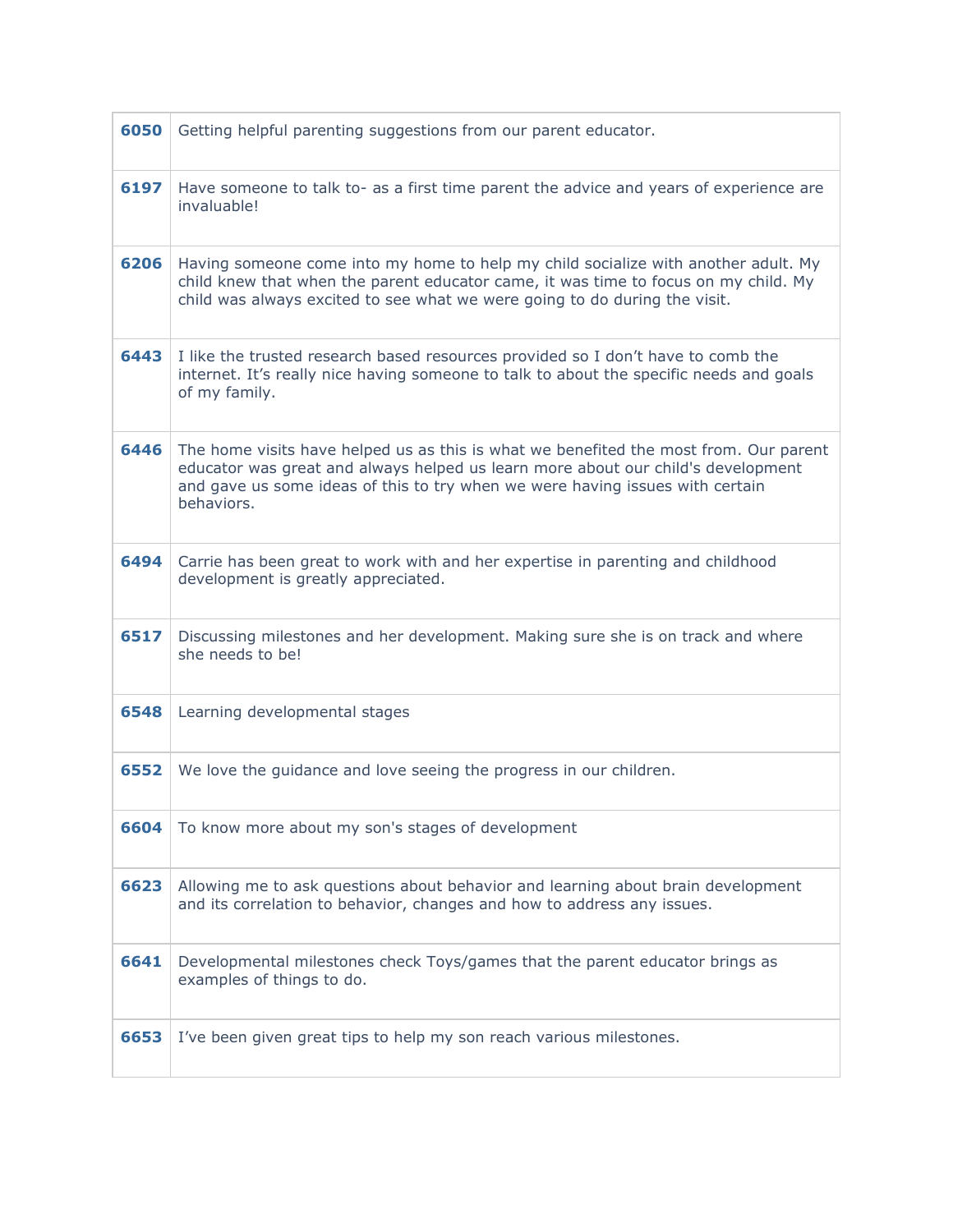| 6684 | very helpful with tips and tricks                                                                                                                                                                                                                                                                                                                                         |
|------|---------------------------------------------------------------------------------------------------------------------------------------------------------------------------------------------------------------------------------------------------------------------------------------------------------------------------------------------------------------------------|
| 6689 | It's been very helpful to track my daughter's development and helps me feel<br>encouraged with her progress                                                                                                                                                                                                                                                               |
| 6846 | Having a trusted resource to ask questions to, especially someone who generally<br>knows our situation/family, and the developmental milestone information                                                                                                                                                                                                                |
| 6938 | Just talking to someone on a regular basis about my child's development and needs.                                                                                                                                                                                                                                                                                        |
| 7148 | Kathie has been amazing. The activities and handouts help me understand where my<br>children are developmentally and where we can practice more. Knowing when he was<br>ready to help in the kitchen and exercises to help her get to walking helped me better<br>understand that the kids are ready to take on more.                                                     |
| 7481 | The individual attention and the time my educator spends listening to me and helping<br>me think through the challenges we are facing. The play center, Mr. Bradley's Story<br>time, and the parent education classes have also been very beneficial for us. I have<br>learned so much from being in this program and I'm very thankful for the support and<br>resources. |

| 7490 | -Learning what to expect in terms of development so that we weren't surprised by<br>temper tantrums, fussiness, etc. -Strategies for coping with the above -Ideas for<br>games to play & ways to involved our son in household activities (chores, helping, etc.) |
|------|-------------------------------------------------------------------------------------------------------------------------------------------------------------------------------------------------------------------------------------------------------------------|
| 7491 | The monthly visits have inspired me to be a better parent.                                                                                                                                                                                                        |
| 7492 | Our parent educator, Mary Chris Blickhan, was fantastic and found a great balance<br>between supporting our strengths and challenging us in new areas. Also, did not have<br>a bad experience once with the PAT classes & events - they were FANTASTIC!           |
| 7493 | New ideas/reassurance that we are on the right track                                                                                                                                                                                                              |
| 7494 | The different resources that were provided during the stages of development.                                                                                                                                                                                      |

(169 total)

 $\Gamma$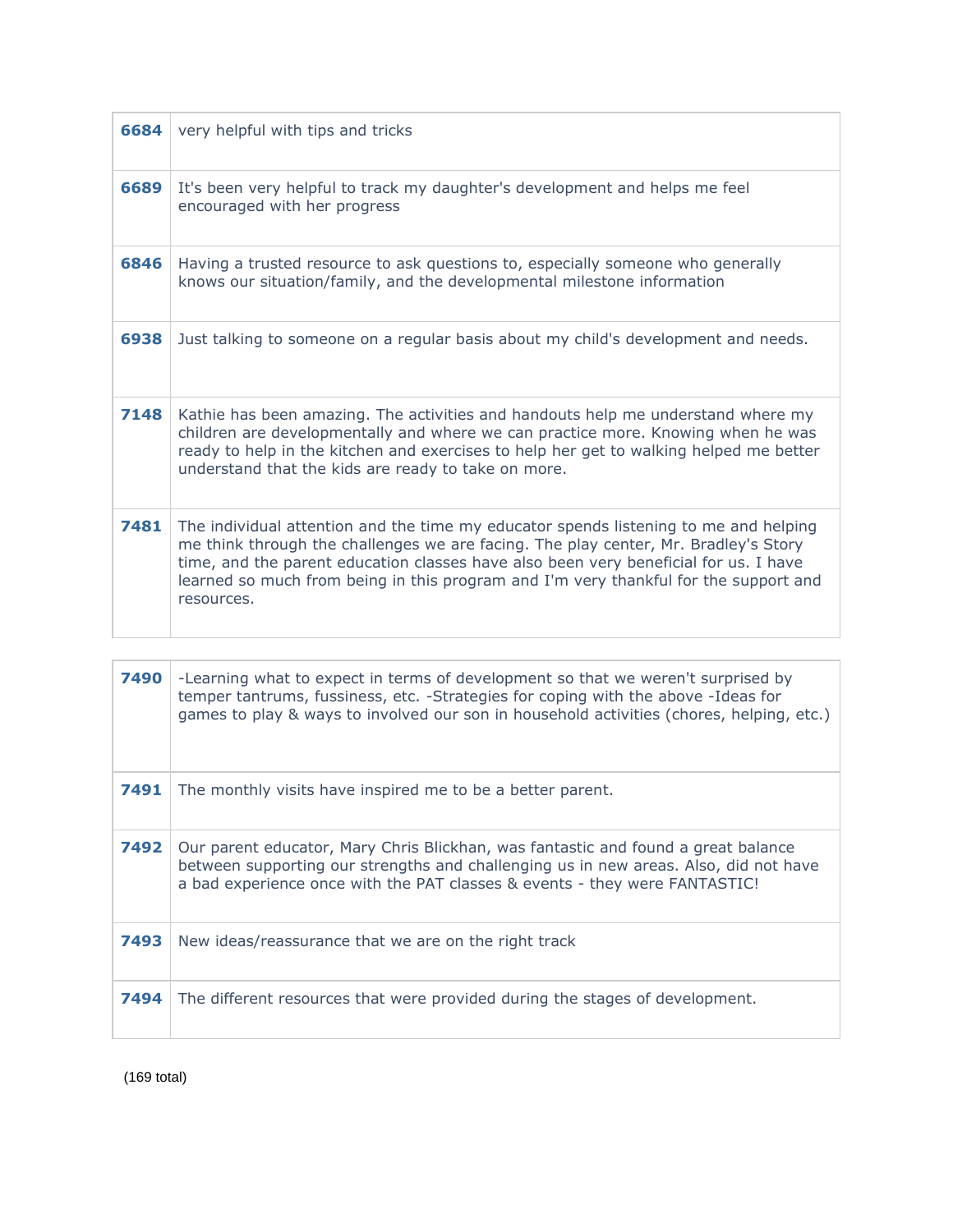## **What could be improved about this program?**

| #    | <b>Responses</b>                                                                                                                                                                                                                                                                                                                      |
|------|---------------------------------------------------------------------------------------------------------------------------------------------------------------------------------------------------------------------------------------------------------------------------------------------------------------------------------------|
| 2527 | I would like more informal (besides the play center) ways to meet other families. Like<br>a park party or something along those lines.                                                                                                                                                                                                |
| 2537 | Everything is great. :)                                                                                                                                                                                                                                                                                                               |
| 2580 | Nothing - thanks for continuing visits even though they are virtual!                                                                                                                                                                                                                                                                  |
| 2592 | We have enjoyed the tele communication since Covid. I see the online platform as a<br>resource to connect with more families. A structure and activities to consider would be<br>great to help the child stay engaged!                                                                                                                |
| 2598 | Nothing                                                                                                                                                                                                                                                                                                                               |
| 2661 | Nothing reallywe're very pleased with the program!                                                                                                                                                                                                                                                                                    |
| 2663 | I love this program and I've recommended it to others as well.                                                                                                                                                                                                                                                                        |
| 2665 | Less paper                                                                                                                                                                                                                                                                                                                            |
| 2666 | Offer the play center once a month on Saturdays. Working parents cannot utilize the<br>center on weekdays and having it only open on Saturdays 2-3 times a year is not<br>enough.                                                                                                                                                     |
| 2675 | I am very satisfied.                                                                                                                                                                                                                                                                                                                  |
| 2676 | More relevant activities that are very age specific that we are NOT already currently<br>doing. Practical toy recommendations. Some recommendations are generationally out<br>of date. The few meetings we attended at the Education Community Center have not<br>been helpful. This program doesn't feel very relevant to our needs. |
| 2715 | Love this program so no comment here                                                                                                                                                                                                                                                                                                  |
| 2720 | N/A                                                                                                                                                                                                                                                                                                                                   |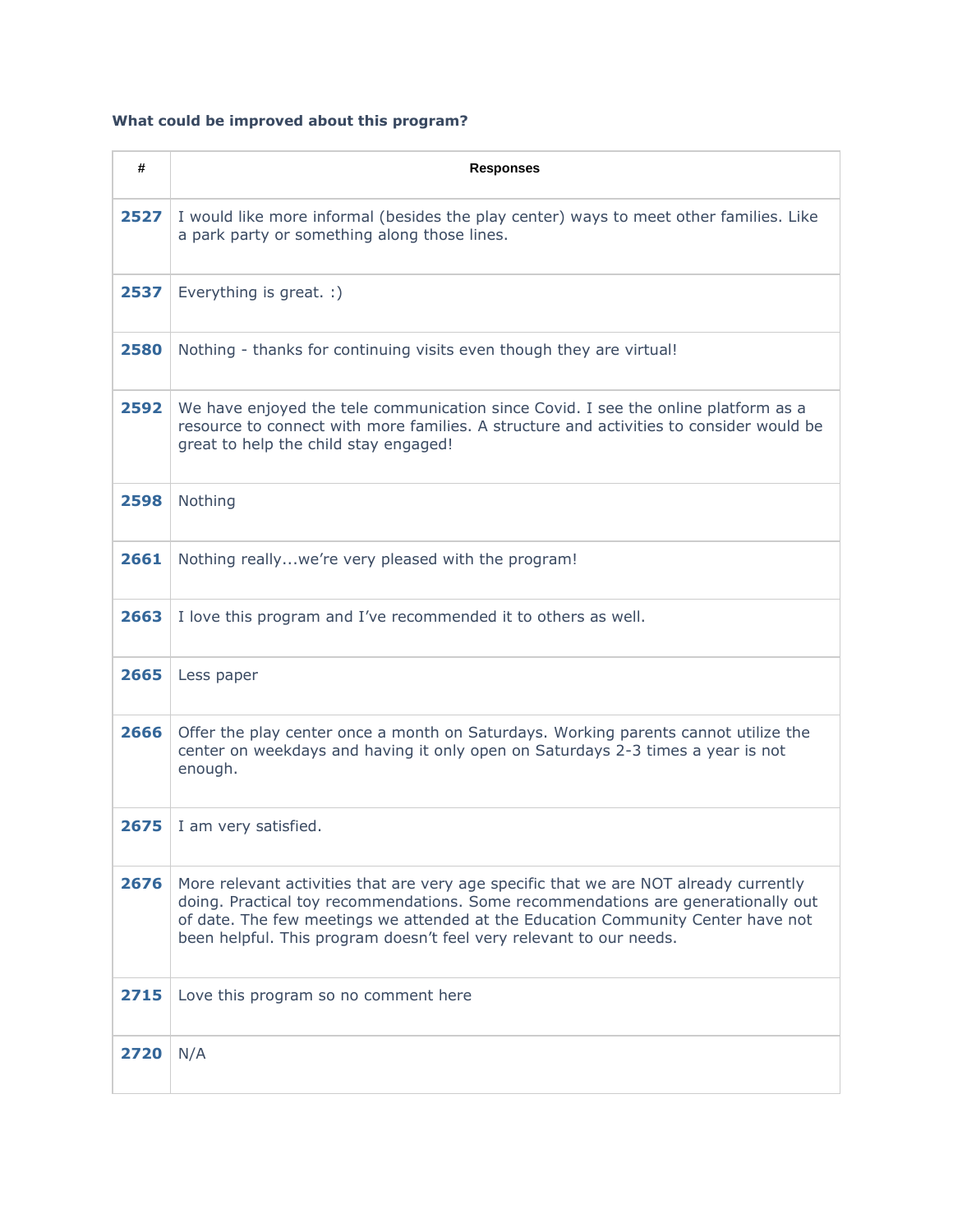| 2741 | I don't have anything to offer at this time. Good work!                                                                                                                                                       |
|------|---------------------------------------------------------------------------------------------------------------------------------------------------------------------------------------------------------------|
| 2786 | Connecting families with children in similar age groups                                                                                                                                                       |
| 2790 | I think it's a great program!                                                                                                                                                                                 |
| 2811 | More hours at the play center and more "12 month and younger" group activities                                                                                                                                |
| 2852 | I think an area of improvement might be mode of communication- the handouts are<br>great but maybe having the option of sending electronically would be nice as well.                                         |
| 2882 | I wish there were more online webinars and content during this time when we can't go<br>to programs in person.                                                                                                |
| 2894 | N/A We will have the ability to connect with families in the fall. Spring and the flu plus<br>covid 19 didn't allow us to feel comfortable at the play center is why I feel we haven't<br>met other families. |
| 2926 | Loved it.                                                                                                                                                                                                     |
| 2928 | Nothing - except for maybe allowing multiple children in family to participate after the<br>first child has turned 3                                                                                          |
| 2933 | Allow for the parent educator to continue visits for 2nd child                                                                                                                                                |
| 2995 | More in meeting activities (I only have a 7 month old though, so maybe this happens<br>more as a child gets older??)                                                                                          |
| 3121 | I don't know, I am not a professional just a Mom                                                                                                                                                              |
| 3166 | More ideas given. A lot of times she just asks me if I have any questions, and if I don't<br>(because sometimes I don't know what to ask), then I end up not getting very good<br>information.                |
|      |                                                                                                                                                                                                               |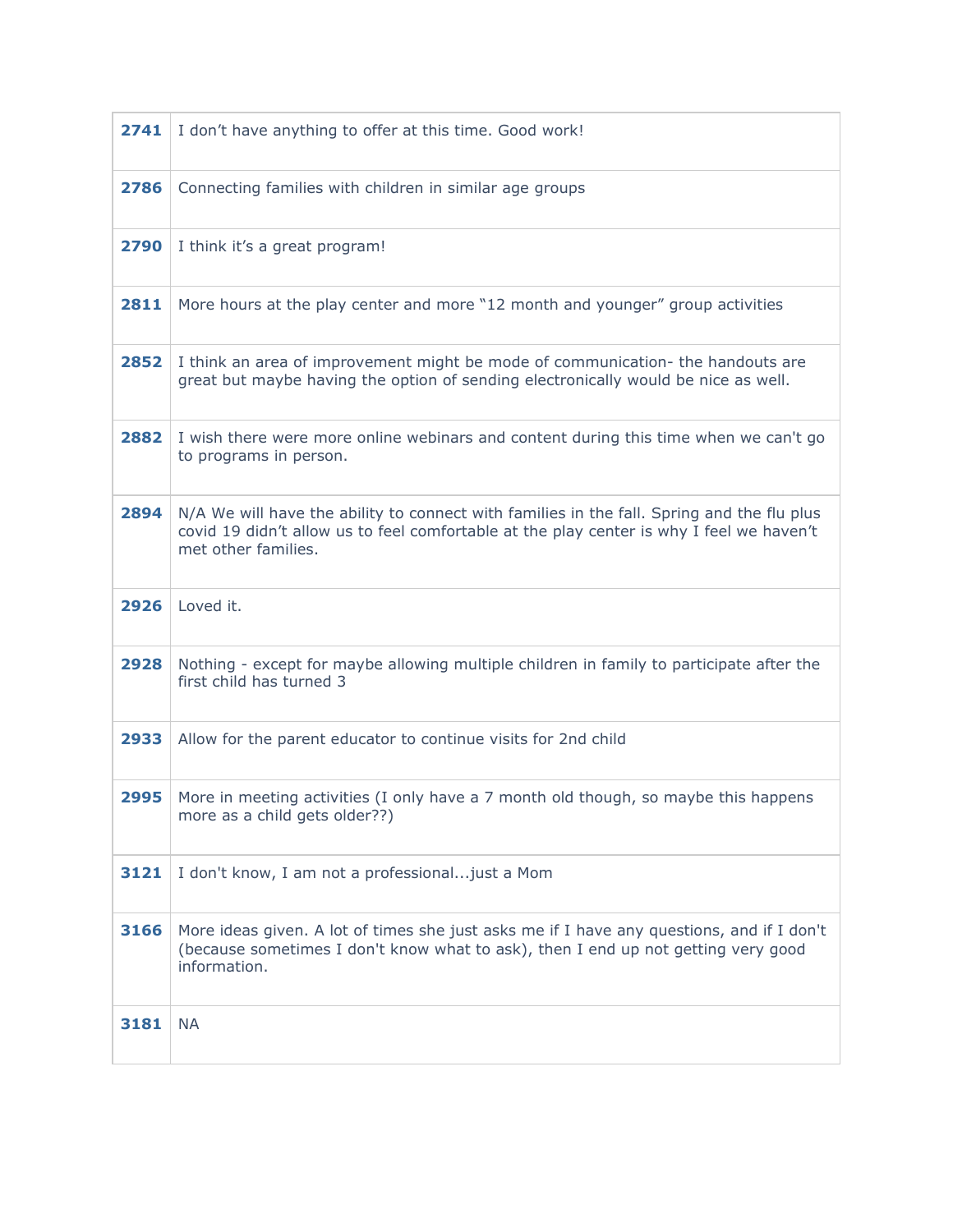| 3199 | I wish that we were able to actually play with the child instead of doing questionnaires.<br>Maybe as the child gets older this will happen.                                                                                                                                              |
|------|-------------------------------------------------------------------------------------------------------------------------------------------------------------------------------------------------------------------------------------------------------------------------------------------|
| 3457 | I really enjoy the program as it is.                                                                                                                                                                                                                                                      |
| 3587 | n/a                                                                                                                                                                                                                                                                                       |
| 3594 | nothing                                                                                                                                                                                                                                                                                   |
| 3598 | More special activities.                                                                                                                                                                                                                                                                  |
| 3605 | N/A                                                                                                                                                                                                                                                                                       |
| 3609 | None.                                                                                                                                                                                                                                                                                     |
| 3610 | A document that talks about different parenting discipline strategies and helping<br>parents discern which method works best                                                                                                                                                              |
| 3644 | Doing activities at the visit instead of just talking.                                                                                                                                                                                                                                    |
| 3645 | I think it could be helpful if the parent educator reached out a couple days before the<br>visit for topics of discussion. That would allow them to bring more targeted resources<br>as necessary.                                                                                        |
| 3665 | This is nothing I would change - I Love them!                                                                                                                                                                                                                                             |
| 3667 | Extend to age 18!                                                                                                                                                                                                                                                                         |
| 3700 | I love this program and have recommended it to several other families. I wish the in-<br>home visits were not just for your first child but I understand resources are limited. I<br>look forward to going back to in person visits instead of virtual once it is safe to do so.          |
| 3701 | The only improvement would be more group activities for the children to interact and<br>parents to meet, however the COVID pandemic has prevented that from happening.<br>Hopefully we will be able to interact with other families again to help my child develop<br>more social skills. |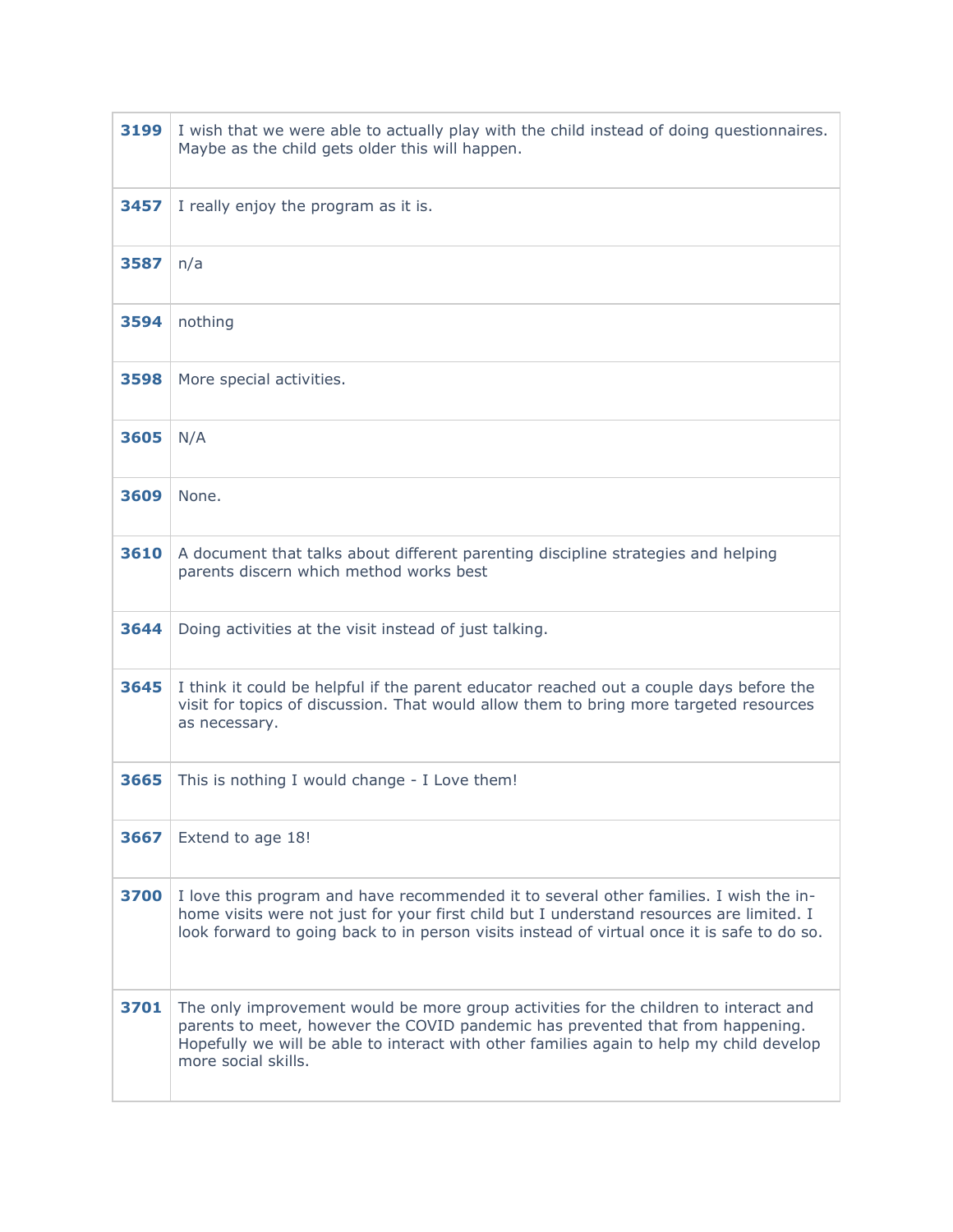| 3791 | The video sessions don't really work with a busy 2 yr old so that's a little stressful, but<br>I know that is out of everyone's control!                                                               |
|------|--------------------------------------------------------------------------------------------------------------------------------------------------------------------------------------------------------|
| 3793 | Why so many papers! Can you hand out one binder or book at the beginning? Or one<br>combined PDF?                                                                                                      |
| 3821 | It would be nice to have a booklet instead of all the handouts. Happy to pay for it.                                                                                                                   |
| 3830 | Options for kids to stay longer :)                                                                                                                                                                     |
| 3849 | <b>NA</b>                                                                                                                                                                                              |
| 3863 | Having it extended to age 4.                                                                                                                                                                           |
| 3866 | Nothing                                                                                                                                                                                                |
| 4071 | Nothing!                                                                                                                                                                                               |
| 4094 | <b>None</b>                                                                                                                                                                                            |
| 4116 | <b>NA</b>                                                                                                                                                                                              |
| 4152 | Sometimes your activities seem a little unrealistic, especially for working parents. More<br>simple activities and options to purchase instead of make things to accomplish the skill<br>would be nice |
| 4167 | Maybe a hand out before the stage and months because my son reach some<br>milestones before we discussed them                                                                                          |
| 4205 | Not sure                                                                                                                                                                                               |
| 4206 | Nothing comes to mind.                                                                                                                                                                                 |
| 4243 | nothing                                                                                                                                                                                                |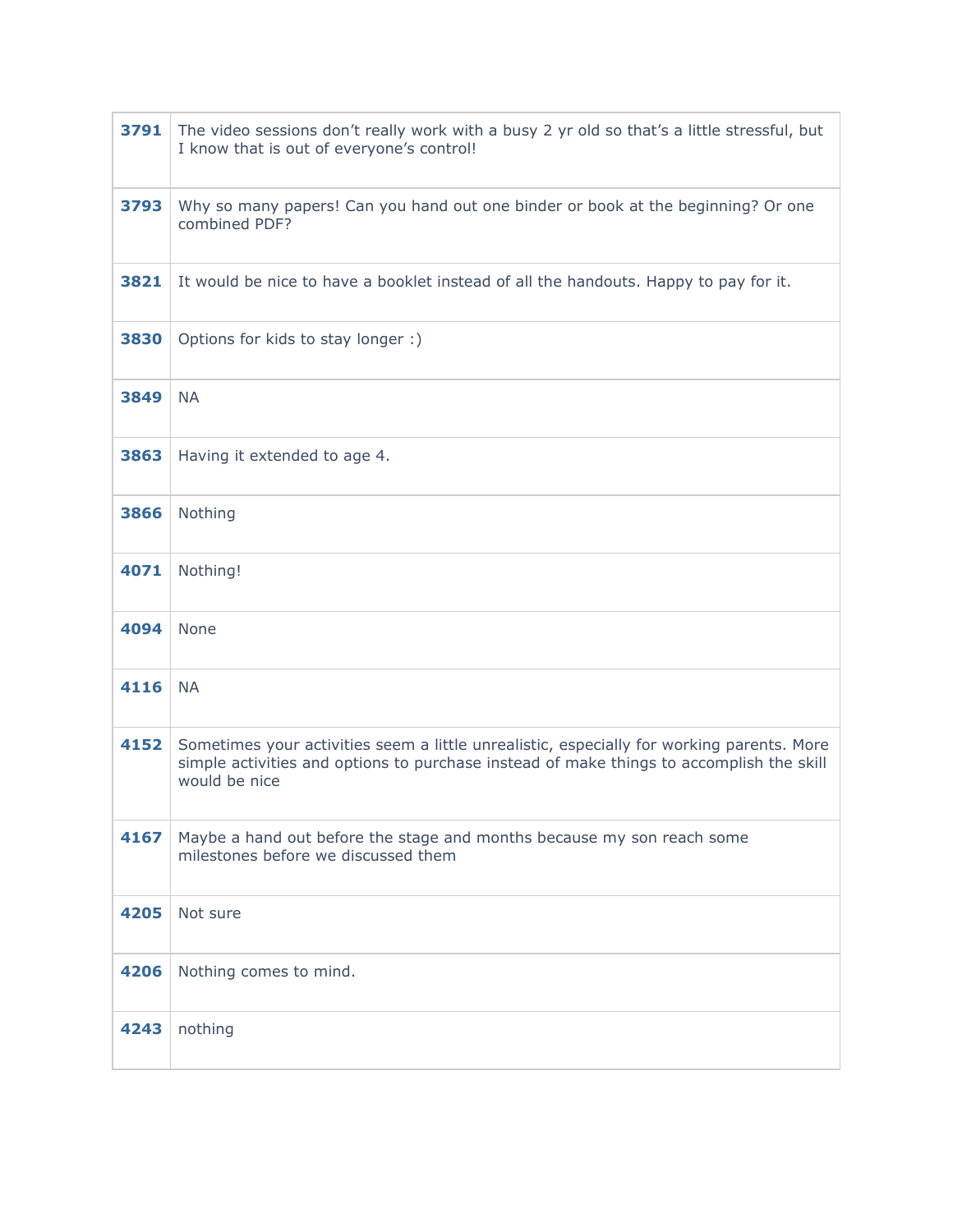| 4308 | Nothing                                                                                                                                                                                                    |
|------|------------------------------------------------------------------------------------------------------------------------------------------------------------------------------------------------------------|
| 4451 | N/a                                                                                                                                                                                                        |
| 4452 | Nothing comes to mind as we were so pleased with all the tools and resources we were<br>provided. Wish we could continue to have help now that our son is turning 3 and if we<br>were to have a 2nd child. |
| 4602 | It's not as effective virtually obviously but I still enjoy the online "visits" Also more<br>activities on the weekends during the school year for working parents                                         |
| 4638 | no comments at this time                                                                                                                                                                                   |
| 4741 | N/a                                                                                                                                                                                                        |
| 4814 | Nothing I can think of right now.                                                                                                                                                                          |
| 4823 | Nothing                                                                                                                                                                                                    |
| 4871 | Virtual classes!! Potty training, discipline, etc.                                                                                                                                                         |
| 4916 | I would like my parent educator to listen more and talk less                                                                                                                                               |
| 4947 | Nothing                                                                                                                                                                                                    |
| 4987 | Nothing                                                                                                                                                                                                    |
| 5066 | Provide More information about parenting adopted children and parenting in biracial<br>family                                                                                                              |
| 5074 | I prefer to receive the handouts electronically; the pandemic has allowed this to<br>happen and I would hope that might continue in the future.                                                            |
| 5130 | More play centers                                                                                                                                                                                          |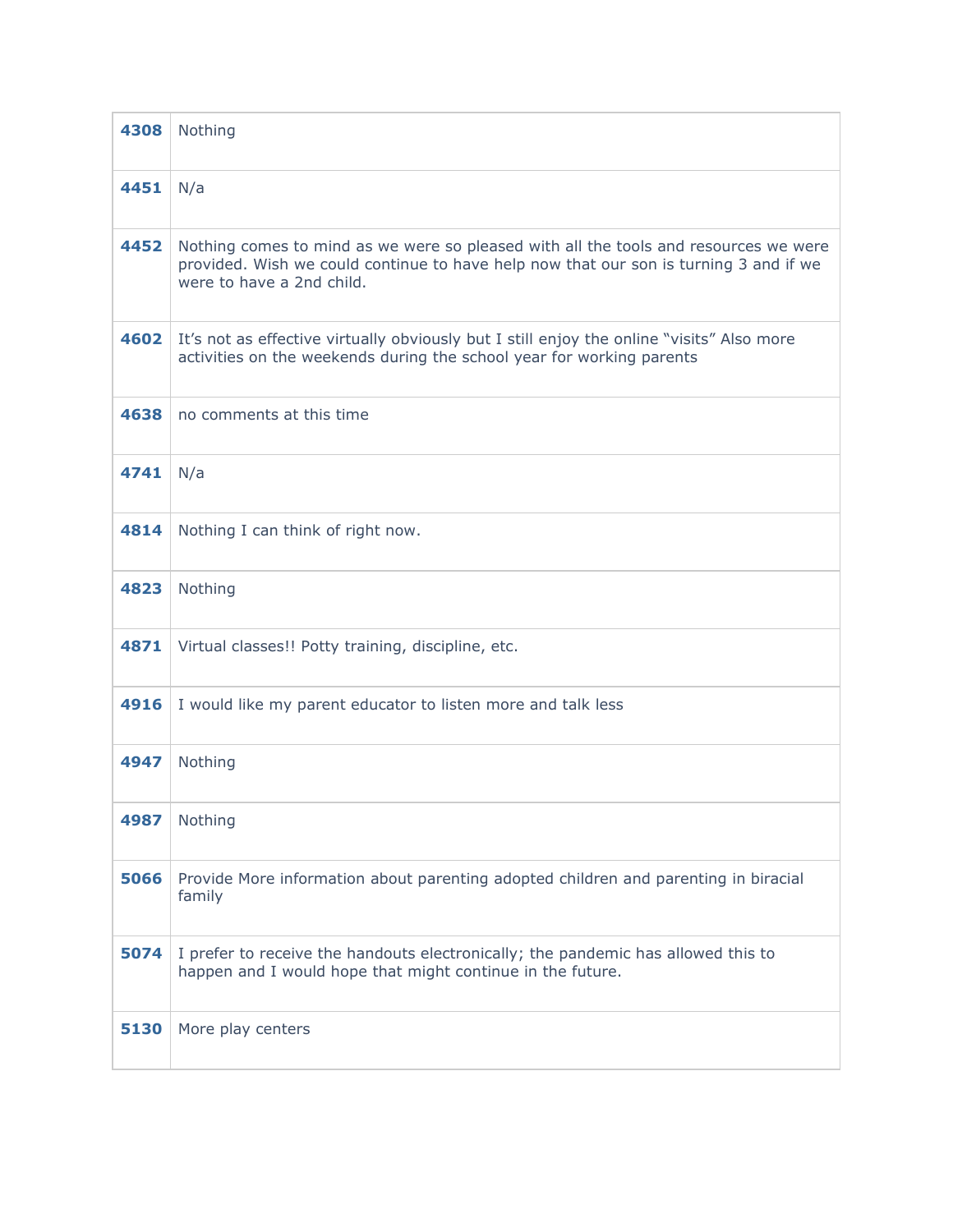| 5144 | Nothing                                                                                                                                                                                                                                                                           |
|------|-----------------------------------------------------------------------------------------------------------------------------------------------------------------------------------------------------------------------------------------------------------------------------------|
| 5282 | Maybe a binder or book of all the handouts up front so I don't have to go back and<br>organize them later                                                                                                                                                                         |
| 5284 | Nothing                                                                                                                                                                                                                                                                           |
| 5288 | It's good that we've been cautious with COVID and the video calls have been fine but it<br>would be even better if we could transition to possibly doing the meetings live but<br>outside. Safety comes first, but when the time is right, we are ready for live<br>interactions. |
| 5428 | Send the next level handouts if some skills are mastered.                                                                                                                                                                                                                         |
| 5430 | I just hope to help more people learn about it and support it.                                                                                                                                                                                                                    |
| 5442 | Nothing Jennifer is the best! Really couldn't ask for more so impressed!                                                                                                                                                                                                          |
| 5512 | I wish it was available for more than just your first child                                                                                                                                                                                                                       |
| 5581 | Maybe a website with the reference materials?                                                                                                                                                                                                                                     |
| 5604 | Once covid passes more in person courses. We really enjoyed this                                                                                                                                                                                                                  |
| 5629 | I would like her to interact more with my child when she is here. She mainly just talks<br>to me.                                                                                                                                                                                 |
| 5630 | Nothing                                                                                                                                                                                                                                                                           |
| 5635 | Not an improvement but we do prefer in person visits versus video and hope to be able<br>to resume those soon. It is challenging to keep a 1 year old engaged in video chat.                                                                                                      |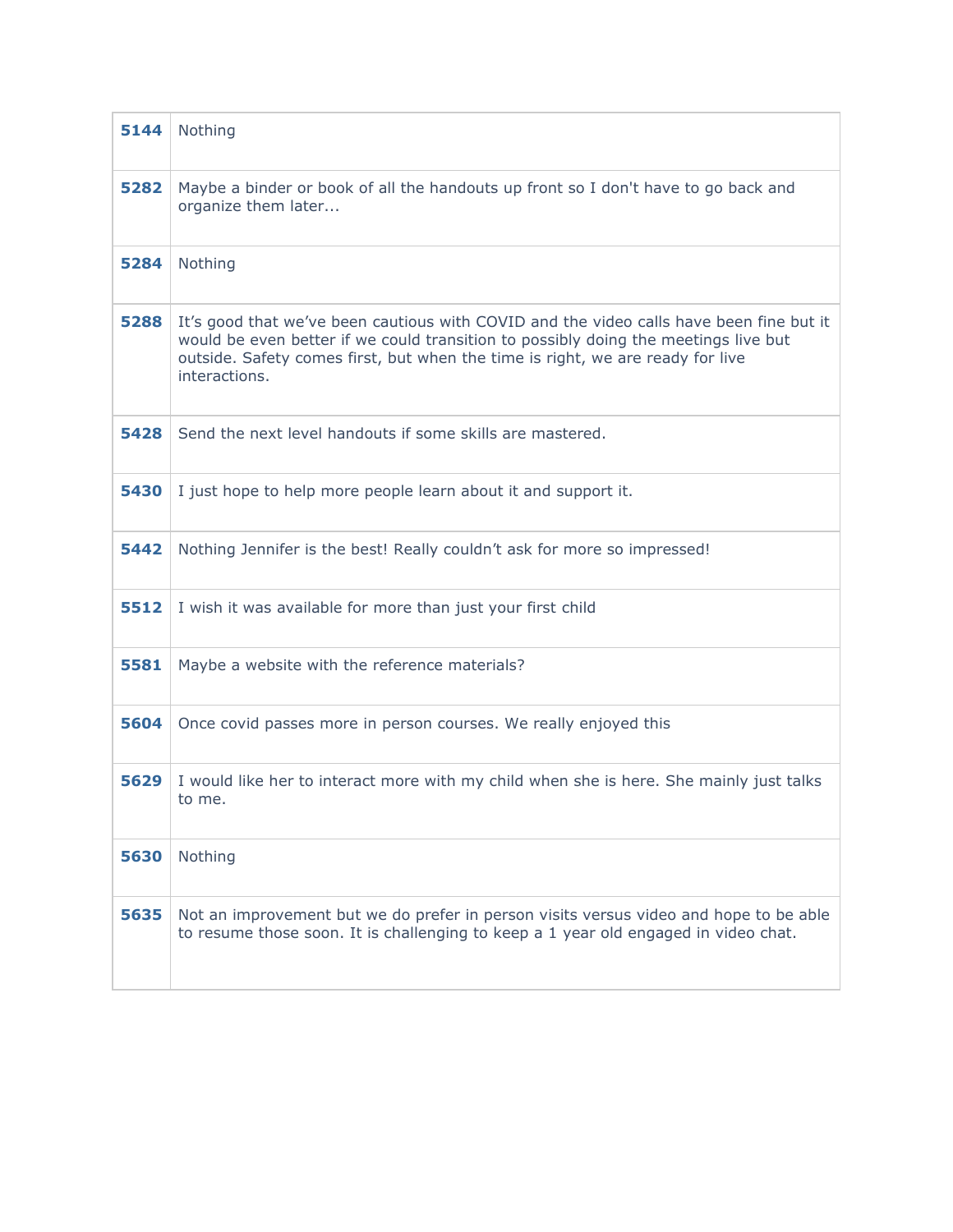| 5636 | I know each educator is probably different in their style. That being said, I have<br>several friends who have gone through the program as well and they reported the<br>educator bringing activities or developmentally appropriate toys for interaction with the<br>child. I have not seen that in my experience so far. My educator has great interaction<br>and communication with me, but I feel her interaction with my child could be<br>improved. |
|------|-----------------------------------------------------------------------------------------------------------------------------------------------------------------------------------------------------------------------------------------------------------------------------------------------------------------------------------------------------------------------------------------------------------------------------------------------------------|
| 5640 | Less paper handouts, more digital handouts (when we do in home visits)                                                                                                                                                                                                                                                                                                                                                                                    |
| 5646 | Nothing! I recommend this program to all my friends with children.                                                                                                                                                                                                                                                                                                                                                                                        |
| 5655 | I wish we could have still had a few home visits after our child turned 3, even if it was<br>just once a quarter or twice a year.                                                                                                                                                                                                                                                                                                                         |
| 5683 | We are in a pandemic, so it's hard to answer that!                                                                                                                                                                                                                                                                                                                                                                                                        |
| 5709 | ?? Maybe having some hands on activities prepared to share, like making something<br>together in an activity or a simple game or song to learn together.                                                                                                                                                                                                                                                                                                  |
| 5716 | It will be nice to resume in-person visits!                                                                                                                                                                                                                                                                                                                                                                                                               |
| 5732 | N/a                                                                                                                                                                                                                                                                                                                                                                                                                                                       |
| 5737 | Would be nice to have digital paperwork instead of so much paper.                                                                                                                                                                                                                                                                                                                                                                                         |
| 5758 | More play center                                                                                                                                                                                                                                                                                                                                                                                                                                          |
| 5760 | More play centers                                                                                                                                                                                                                                                                                                                                                                                                                                         |
| 5768 | Jennifer is great. We thoroughly enjoy her.                                                                                                                                                                                                                                                                                                                                                                                                               |
| 5802 | I'm learning so many things.                                                                                                                                                                                                                                                                                                                                                                                                                              |
| 5814 | Nothing I can think of.                                                                                                                                                                                                                                                                                                                                                                                                                                   |
| 5833 | More play centers                                                                                                                                                                                                                                                                                                                                                                                                                                         |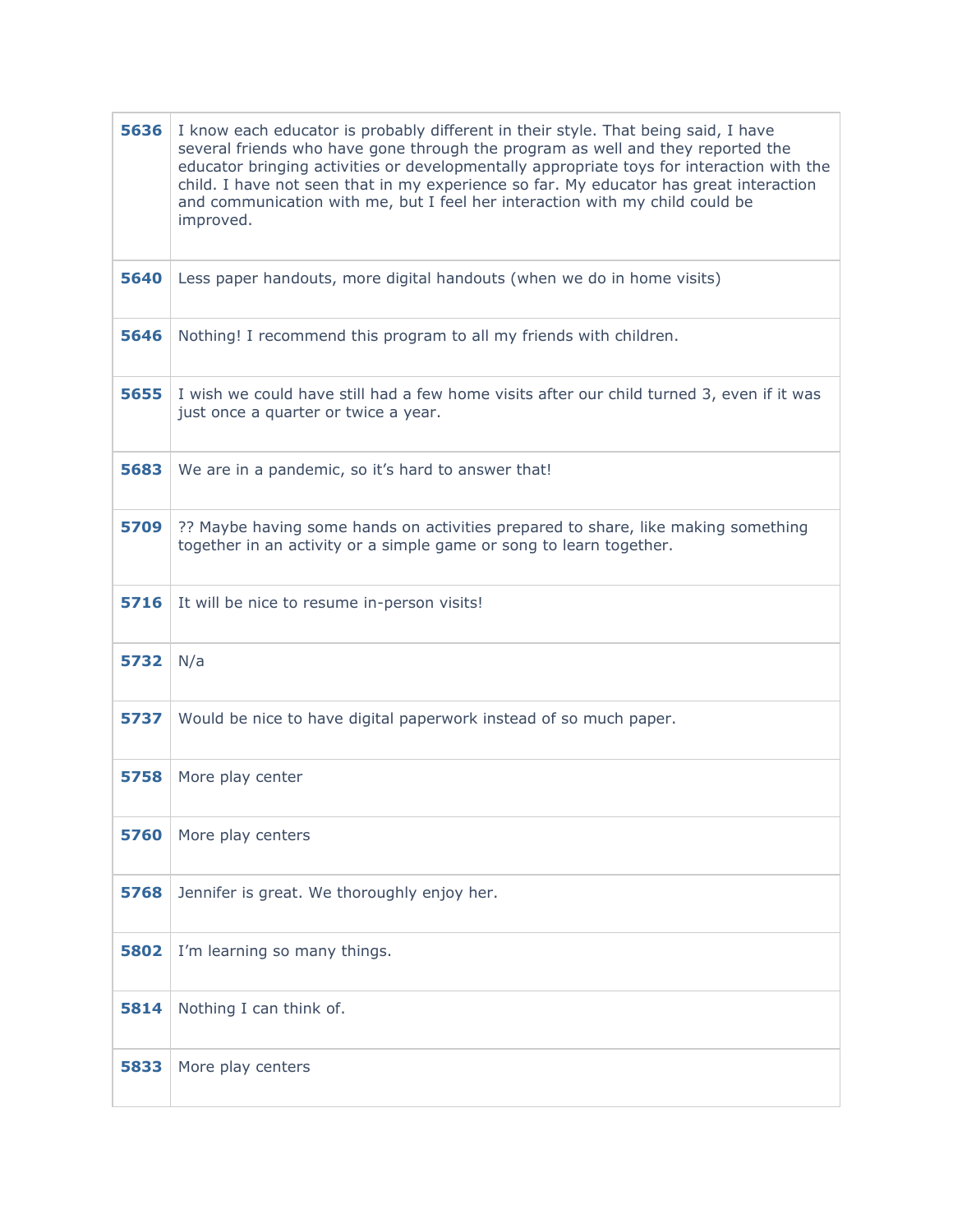| 5850 | I would have liked to interact with more families but with the pandemic that isn't an<br>option, which I understand.                                                                                                                                                                                                                                                                                                                                                                                                                                        |
|------|-------------------------------------------------------------------------------------------------------------------------------------------------------------------------------------------------------------------------------------------------------------------------------------------------------------------------------------------------------------------------------------------------------------------------------------------------------------------------------------------------------------------------------------------------------------|
| 5885 | I would love for the program to extend beyond my first child.                                                                                                                                                                                                                                                                                                                                                                                                                                                                                               |
| 5920 | If this program would allow us to connect with other parents around our area, it would<br>help with other areas in our parenting/marriage. Work/life balance, parenting,<br>growth                                                                                                                                                                                                                                                                                                                                                                          |
| 5955 | I can't think of anything that needs to be improved with this program.                                                                                                                                                                                                                                                                                                                                                                                                                                                                                      |
| 5980 | Nothing that I can think of.                                                                                                                                                                                                                                                                                                                                                                                                                                                                                                                                |
| 6017 | Get rid of covid, 1 week in advance reminders, scheduling and materials.                                                                                                                                                                                                                                                                                                                                                                                                                                                                                    |
| 6050 | It would be helpful if all of the handouts were online or stored on a jump drive that we<br>could purchase.                                                                                                                                                                                                                                                                                                                                                                                                                                                 |
| 6197 | More activities in the meeting                                                                                                                                                                                                                                                                                                                                                                                                                                                                                                                              |
| 6206 | I did not feel as though my family was very connected to my parent educator. There<br>were times that I had to contact my educator to ask about having a visit. I was highly<br>disappointed in the way the visits went once we had to go virtual.                                                                                                                                                                                                                                                                                                          |
| 6443 | Trying to keep any advice or guidance closely aligned to current AAP<br>recommendations. I believe some eating/nutrition resources might be outdated?                                                                                                                                                                                                                                                                                                                                                                                                       |
| 6446 | More opportunities to build relationships with other families. Most of the events were<br>also planned by a PTA not by the program itself. To attend these events cost money. If<br>they had some free events that allowed families to meet and talk with one another and<br>socialize more especially during a weeknight or weekend for families with two working<br>parents that would be extremely helpful. I often feel disconnected from other parents<br>as we are a household where both parents work. I know there are others who feel the<br>same. |
| 6494 | None                                                                                                                                                                                                                                                                                                                                                                                                                                                                                                                                                        |
| 6517 | I would like for the in person visits to begin as soon as they can!                                                                                                                                                                                                                                                                                                                                                                                                                                                                                         |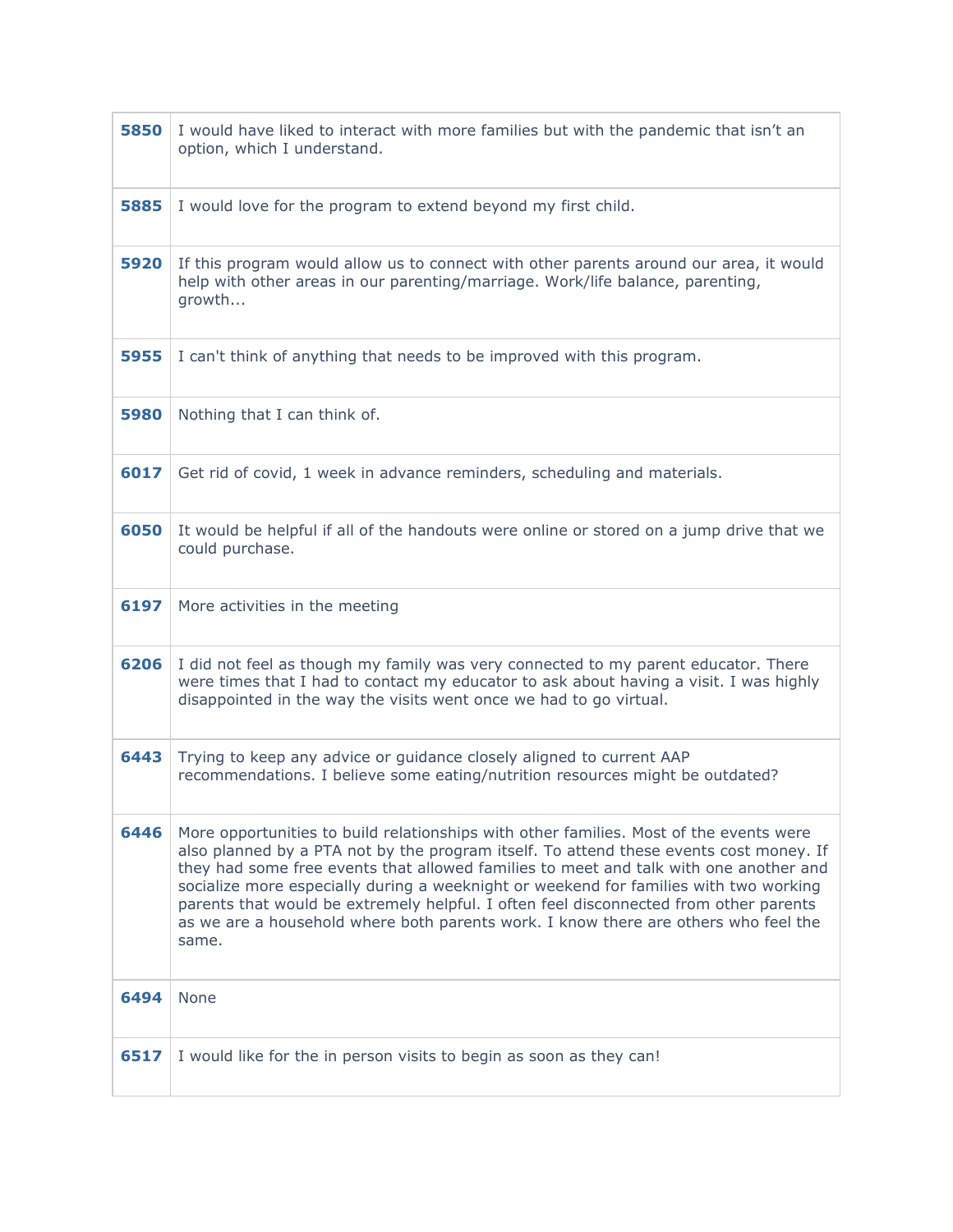| 6552 | I know safety takes first priority, but wish we could do visits live (outside maybe)<br>rather than virtual.                                         |
|------|------------------------------------------------------------------------------------------------------------------------------------------------------|
| 6641 | Can't think of anything                                                                                                                              |
| 6653 | Nothing!                                                                                                                                             |
| 6684 | The video connection sometimes is difficult                                                                                                          |
| 6846 | More handouts on activities to do at home each month-first child, still often feel like<br>I'm not sure what would be best to be doing with my child |
| 6938 | <b>None</b>                                                                                                                                          |
| 7148 | I obviously want the visits to go on forever but I understand why they stop at 3.                                                                    |

| 7490 | The program is outstanding - I am very sad we cannot continue in our new home in<br>Missouri.        |
|------|------------------------------------------------------------------------------------------------------|
| 7491 | Last longer!!! I would love is this would continue until age 5.                                      |
| 7492 | Maybe a conscious discipline class? More frequent toilet training classes > Extension to<br>age $5?$ |
| 7495 | Continue program through age 4.                                                                      |

## **Additional Comments:**

| <b>Responses</b>                                                     |
|----------------------------------------------------------------------|
| <b>2580</b> Thanks so much for continuing with the visit virtually!! |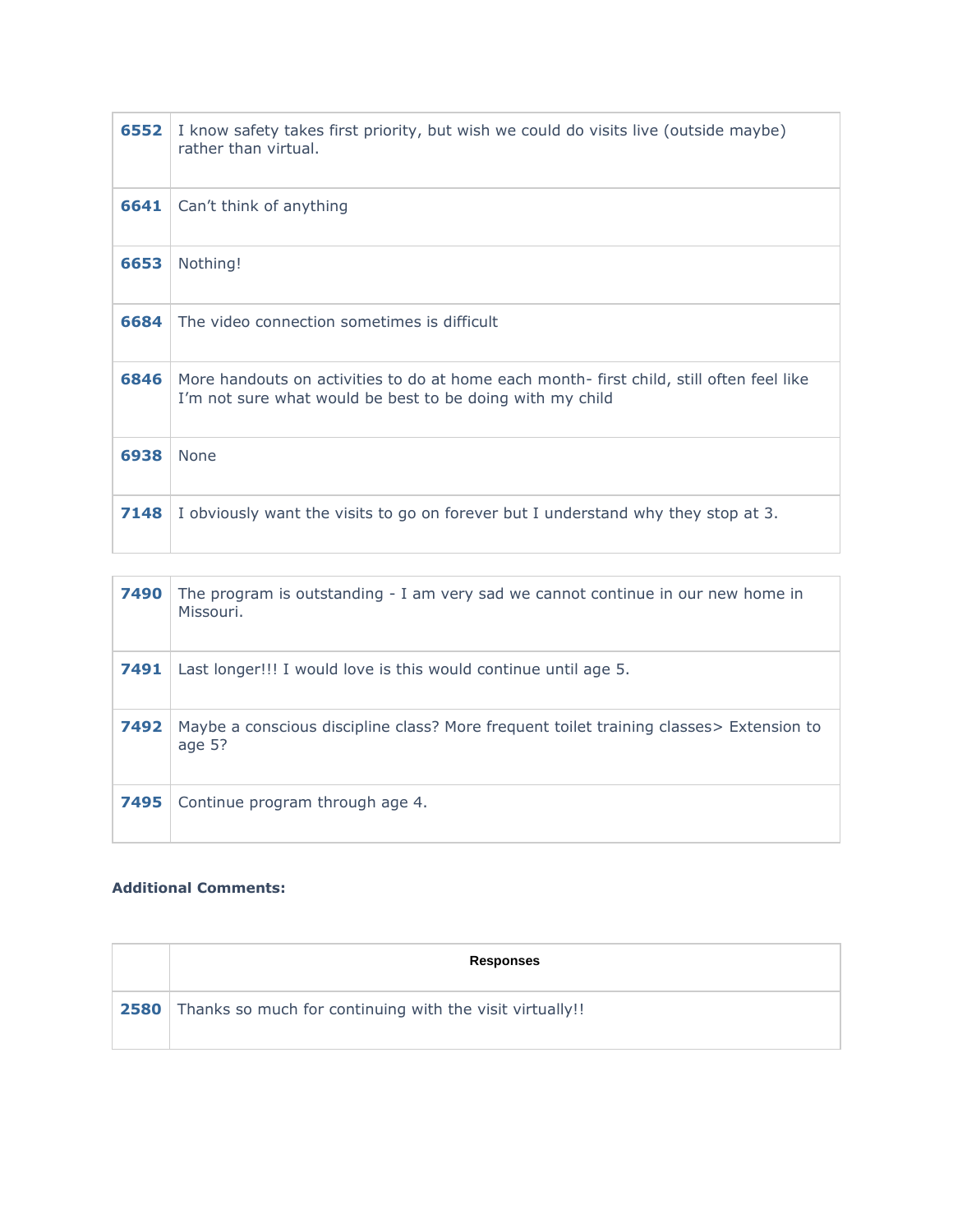| 2663 | I'm not sure about visits. Whenever Ford could start we did and he's over 2 years old<br>now. We have really enjoyed having Janet as our parent educator. She's so nice and<br>easy to talk to and I feel like she really cares about Ford!                                             |
|------|-----------------------------------------------------------------------------------------------------------------------------------------------------------------------------------------------------------------------------------------------------------------------------------------|
| 2676 | Our Parent Educator is a nice, knowledgeable lady. The agree/disagree statement<br>questions need a "not applicable" column. Some of my (disagree) answers were<br>because the statement wasn't applicable.                                                                             |
| 2790 | We love this program and I tell every new parent about it. I am a daycare provider so I<br>also get to use the new strategies on my other kids!                                                                                                                                         |
| 2882 | Love this program! I've learned so much from classes and my parent educator. We<br>definitely miss going to the play center. Thank you for all the work you do! Also,<br>Suzanne is awesome. She's easy to talk to and full of advice. Very lucky to have her as<br>my Parent Educator. |
| 2926 | They went well.                                                                                                                                                                                                                                                                         |
| 3181 | Our Educator is wonderful and have loved getting to know her and appreciate her<br>insight and guidance in learning alongside our daughter.                                                                                                                                             |
| 3418 | We love having Suzanne come over and bring fun new things to learn and play with!                                                                                                                                                                                                       |
| 3457 | I really think this program is so extremely valuable to our family.                                                                                                                                                                                                                     |
| 3600 | Jennifer is a wonderful resource and I love that she's able to help me to know I'm<br>doing what I can to ensure my children are developing on par with their peers.                                                                                                                    |
| 3645 | Thank you very much!                                                                                                                                                                                                                                                                    |
| 3664 | We have really enjoyed working with Janet. She's been a huge help to our family.                                                                                                                                                                                                        |
| 3667 | Gratitude                                                                                                                                                                                                                                                                               |
| 3700 | Thank you for all that you do! So grateful for this service!                                                                                                                                                                                                                            |
| 3821 | I think this is a wonderful program and we have learned so much from it! Kim is<br>awesome!                                                                                                                                                                                             |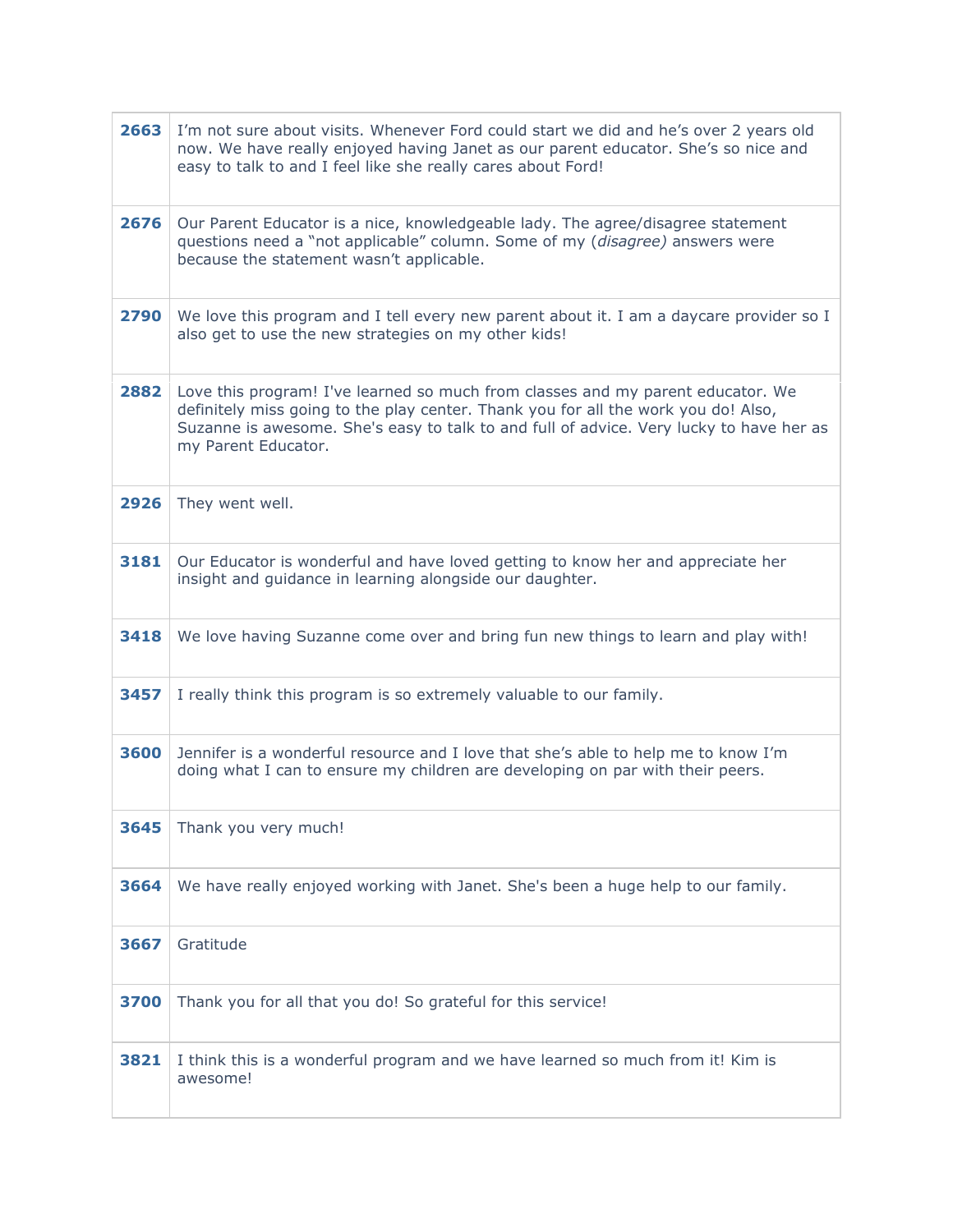| 3830 | Kim Schulz is our educator and she's fantastic!                                                                                              |
|------|----------------------------------------------------------------------------------------------------------------------------------------------|
| 4116 | Jen goes above and beyond. She has brought so much comfort to us as new parents.                                                             |
| 4149 | We love Jennifer and appreciate the guidance and tips/tricks she provides as we<br>navigate different issues with our kids.                  |
| 4152 | We moved to the district in August and had to wait a bit for placement. We were<br>previously in the program through SMSD                    |
| 4205 | Not totally sure on number of visits                                                                                                         |
| 4206 | <b>None</b>                                                                                                                                  |
| 4243 | Kathy Pope is wonderful! whole family loves her                                                                                              |
| 4452 | Going to greatly miss our PAT Educator now that our son is turning 3, makes us so<br>sad!                                                    |
| 4638 | Janet is wonderful and we really enjoy having her and have learned a lot from this<br>great program.                                         |
| 4777 | Kathie is so great, we love all the ideas she gives us and it's so nice seeing our child<br>excited to see her and play with her each month! |
| 4900 | Thank you very much for providing the opportunity to learn child development. I was<br>confident in raising my son because of the program.   |
| 5288 | We moved from Wyandotte County so we just started in Johnson County this year but<br>have loved both of our parent educators.                |
| 5393 | We have really enjoyed the program and Ms. Kathie! Would highly recommend her and<br>the program to other families!                          |
| 5422 | Jen is amazing, we look forward to our monthly calls even if it is working through<br>trying times. We would be lost without her guidance    |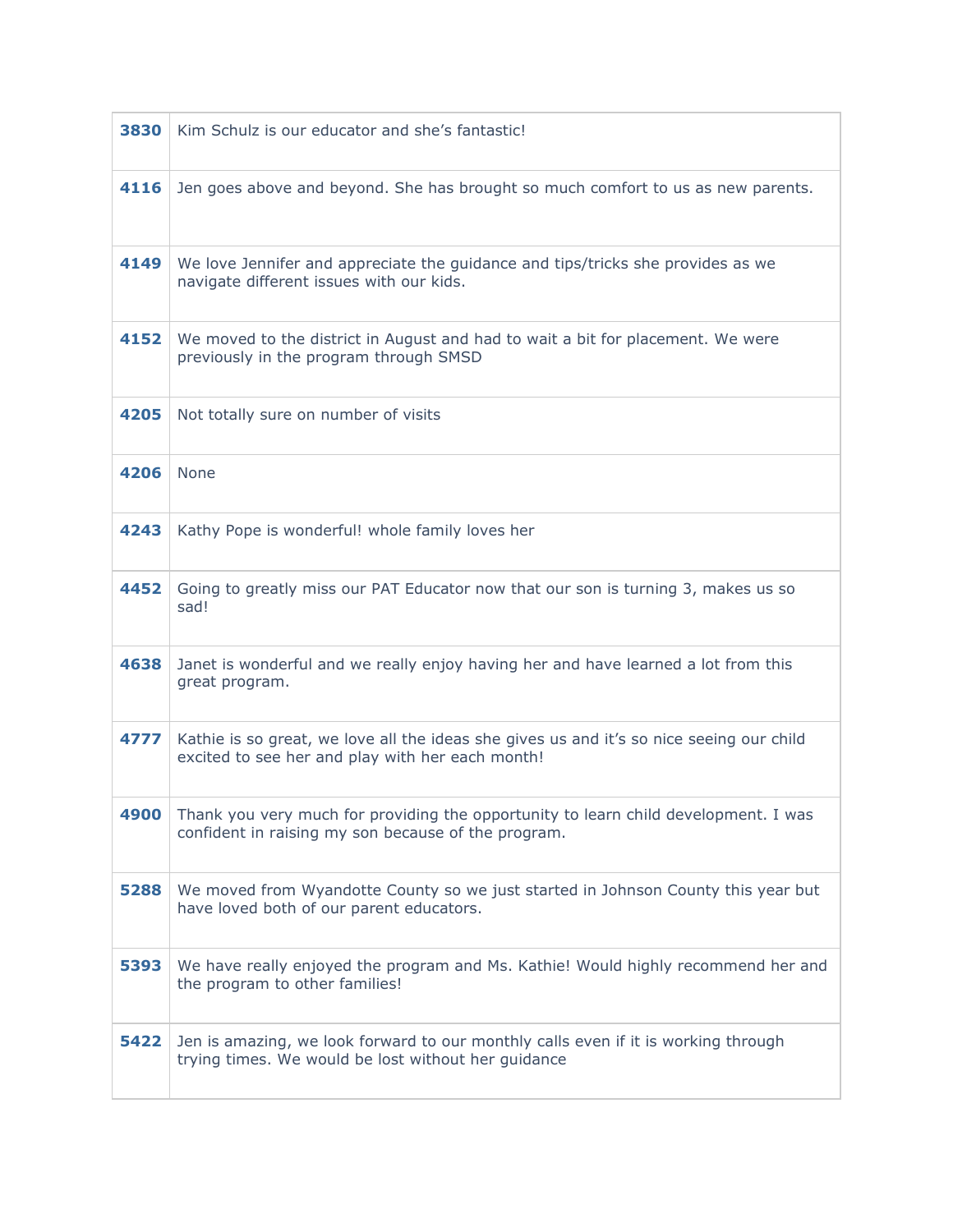| 5430 | Our parent educator is excellent and adept and presents new options for us to<br>consider. She also helps us reflect on how far we have come - which can be easy to<br>miss when dealing with day to day tasks.                                                                                                              |
|------|------------------------------------------------------------------------------------------------------------------------------------------------------------------------------------------------------------------------------------------------------------------------------------------------------------------------------|
| 5431 | Jennifer is great and provides encouragement, strategies and always follows up on<br>items from previous meetings.                                                                                                                                                                                                           |
| 5581 | We love Jennifer!                                                                                                                                                                                                                                                                                                            |
| 5629 | I think Carrie is very kind and compassionate, and we enjoy when she comes to see<br>us. But I do not get a lot out of our visits. We LOVE the classes offered and have done<br>multiple. We also love the play center                                                                                                       |
| 5630 | Suzanne Sawalich is great!                                                                                                                                                                                                                                                                                                   |
| 5636 | 8 in person, 4 over video visits                                                                                                                                                                                                                                                                                             |
| 5637 | We love Mary Chris!                                                                                                                                                                                                                                                                                                          |
| 5646 | My educator Bea has been a wonderful asset to my family. She's kind, helpful, and<br>resourceful.                                                                                                                                                                                                                            |
| 5709 | This is just a suggestion and a thought but if people are still not comfortable with in<br>home visits, could we do social distancing park visits? We have done these with family<br>members so that they could see our daughter and chat and then the parent educator<br>would be able to actually see the child in person. |
| 5716 | Suzanne is wonderful. I really appreciate her.                                                                                                                                                                                                                                                                               |
| 5814 | Annie Clark was our facilitator and she was wonderful.                                                                                                                                                                                                                                                                       |
| 5816 | Jennifer is amazing! She's truly invested in my kids and I appreciate her patience and<br>wisdom that she shares with me. I genuinely believe she has helped me be a better<br>mom by watching her interact and teach my kids. I feel so lucky we are able to have<br>her. Thank you JW!                                     |
| 5868 | I participated in the program for a little while but ultimately it became hard to schedule<br>during the week with work so we are no longer participating in the home visits.                                                                                                                                                |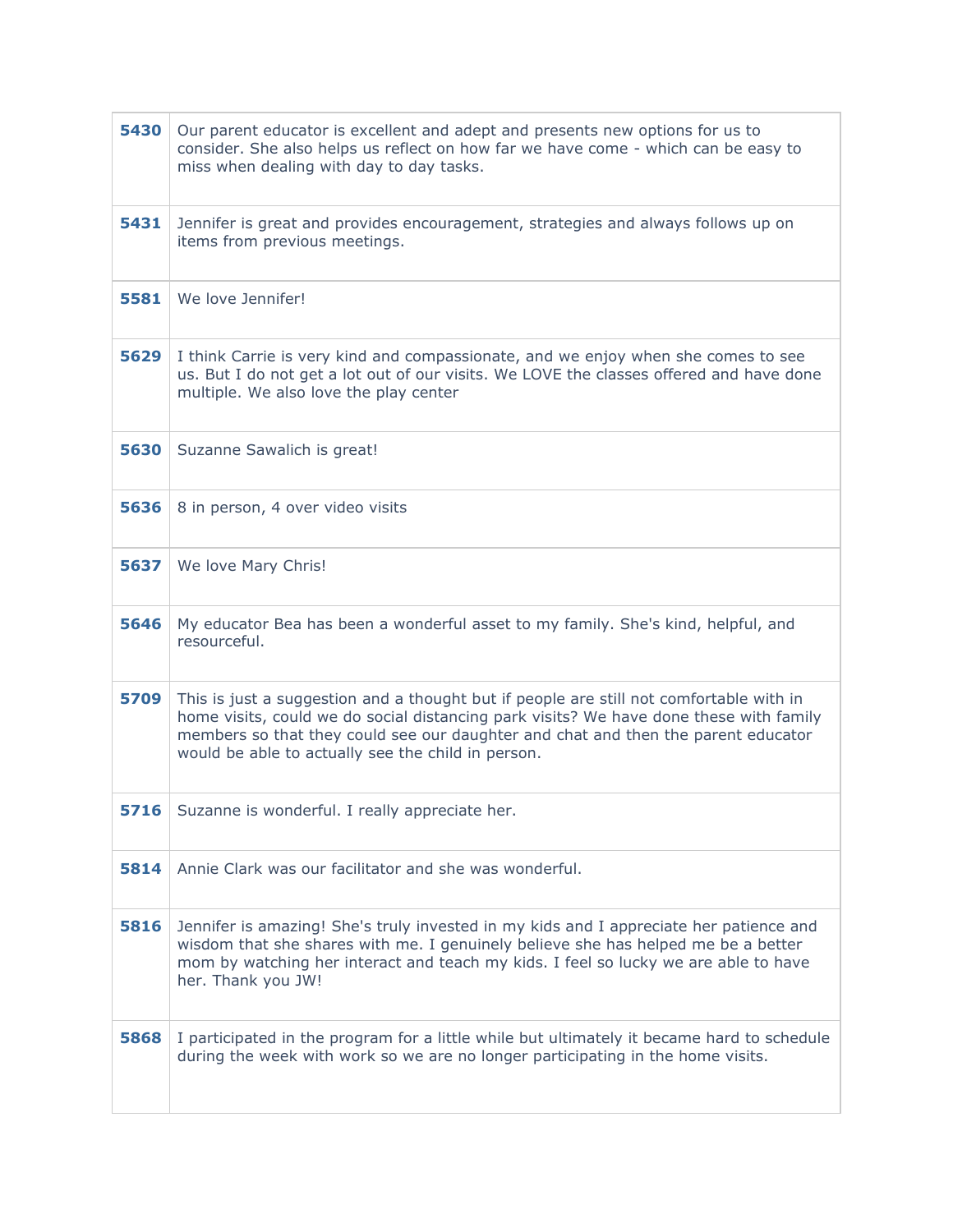| 5920 | I love the fact that Janet pays attention to our personal lives and remembers small<br>details about our lives. She is genuinely invested in out well being                                                                                                                                                                                                                                                                                                                                                                                    |
|------|------------------------------------------------------------------------------------------------------------------------------------------------------------------------------------------------------------------------------------------------------------------------------------------------------------------------------------------------------------------------------------------------------------------------------------------------------------------------------------------------------------------------------------------------|
| 6017 | Covid                                                                                                                                                                                                                                                                                                                                                                                                                                                                                                                                          |
| 6197 | It's hard with our experience because our son became a toddler during Corona. Our in<br>person visits were before he was really walking and talking. Now that he is all over the<br>place, everything is online. I feel like this is when I yearn for hands-on play and<br>activities - to help learn how to help him grow in his motor skills and beyond.                                                                                                                                                                                     |
| 6206 | It was difficult to stay involved after Covid-19. I did not hear from my educator when I<br>felt like I needed the most resources. Working from home with a toddler increased<br>stress levels and it would have been helpful to have guidance and more ideas on how<br>to work through the challenges my child and myself were having. Additionally, I<br>struggled to stay informed about upcoming events. I would get emails but it would be<br>the week of the event. It would have been helpful to hear from my educator about<br>events. |
| 6443 | Love and appreciate this program in our community! I wish it went past age 3.                                                                                                                                                                                                                                                                                                                                                                                                                                                                  |
| 6445 | This program has been great! We've learned a lot and Janet has provided a ton of<br>helpful information.                                                                                                                                                                                                                                                                                                                                                                                                                                       |
| 6548 | We really enjoy the program. Was especially helpful for skills to enhance language for<br>my 2 year old                                                                                                                                                                                                                                                                                                                                                                                                                                        |
| 6552 | We love Ms. Mary Chris!                                                                                                                                                                                                                                                                                                                                                                                                                                                                                                                        |
|      | 6623 Very happy with this program and wish it went until kindergarten or age five like other<br>districts                                                                                                                                                                                                                                                                                                                                                                                                                                      |
| 6641 | We have really appreciated our parent educator. She is knowledgeable and willing to<br>listen.                                                                                                                                                                                                                                                                                                                                                                                                                                                 |
| 6689 | It has been an excellent experience, which I have recommended to my friends! Love<br>the program and love Mary Chris, our educator. She's fantastic! I have really enjoyed<br>and appreciated getting to work with her.                                                                                                                                                                                                                                                                                                                        |